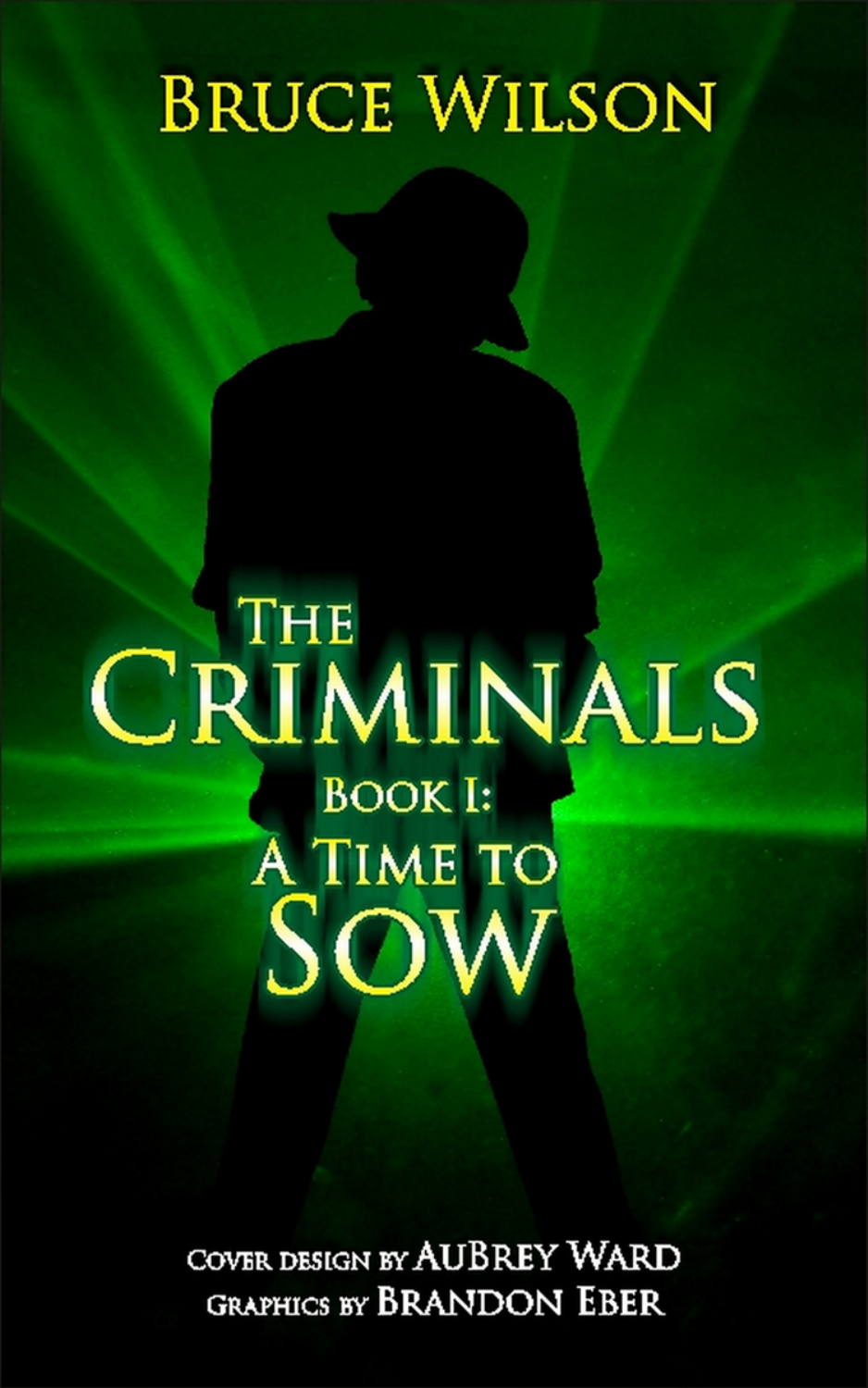

## Book I



## **Bruce Wilson**



Strategic Book Publishing and Rights Co. Publishing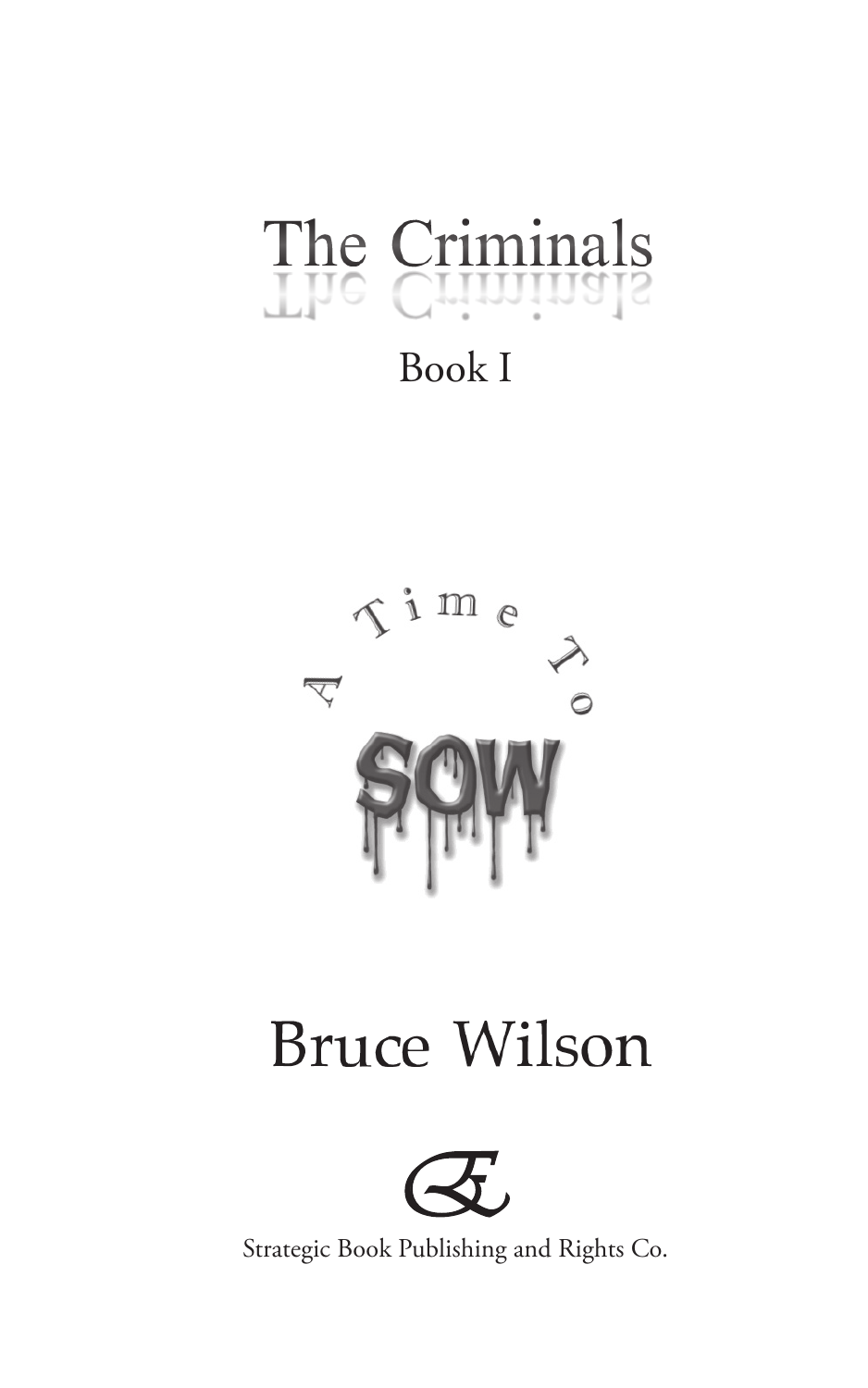This is a work of fiction. Names characters, places, and incidents either are the product of the author's imagination or are used fictitiously. Any resemblance to the actual persons, living or dead, events, or locales is entirely coincidental.

Copyright © 2014 U.S. Copyright Office registration number TXu 1-842-848 All rights reserved — Bruce Wilson

No part of this book may be reproduced or transmitted in any form or by any means, graphic, electronic, or mechanical, including photocopying, recording, taping, or by any information storage retrieval system, without the permission, in writing, from the publisher.

Strategic Book Publishing and Rights Co. 12620 FM 1960, Suite A4-507 Houston, TX 77065 www.sbpra.com

ISBN: 978-1-63135-555-4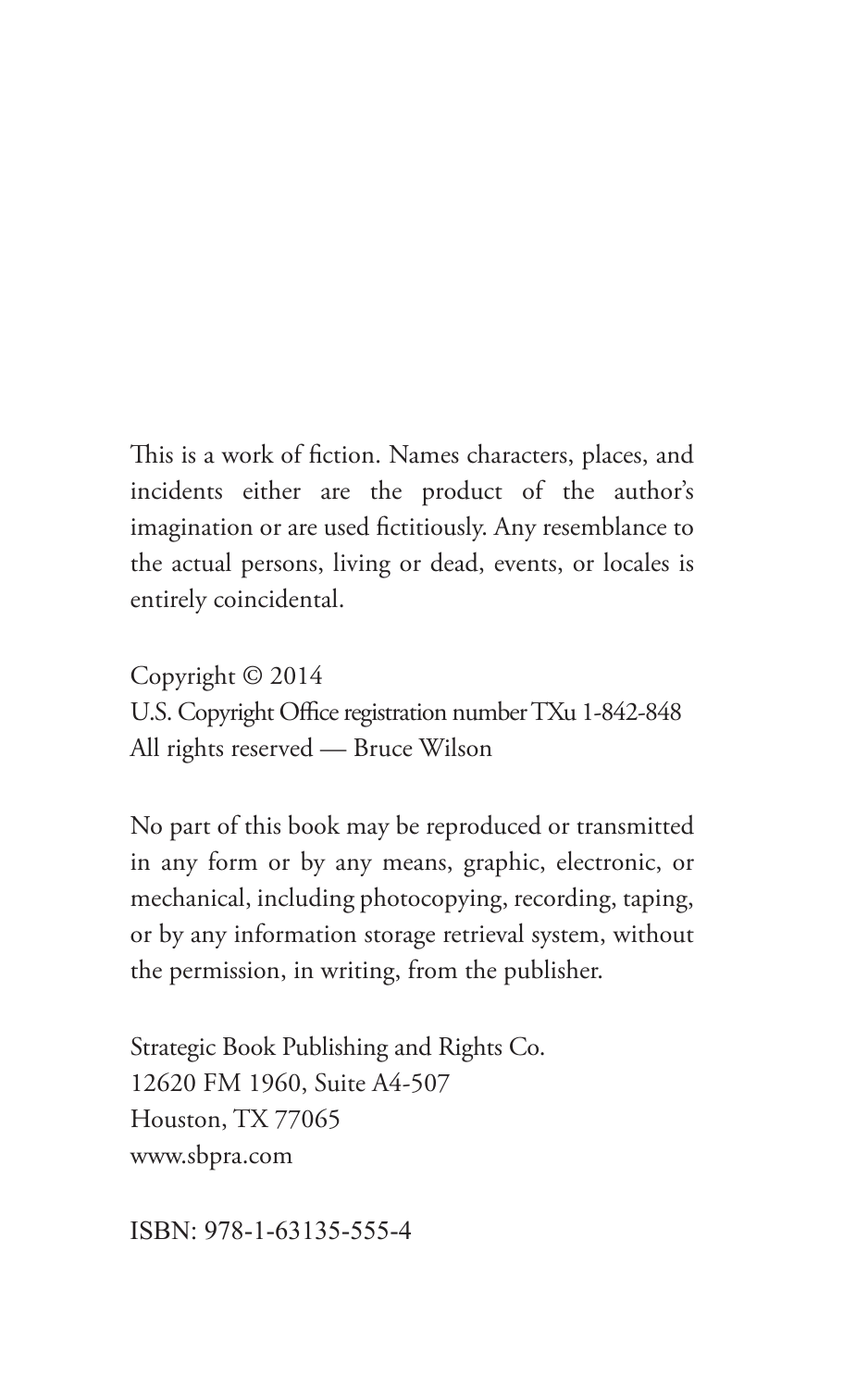*"Intriguing, and captivating. A promising new author"* Regina Johnson/Nurse

*"I couldn't put the book down...I'm not kidding, the reading is so intense"*

Kizzy McKenny/Administrative Coordinator

*"Beautifully written with passion and detail that you would expect from a more experienced writer. I can't wait for his future projects."*

Charles Johnson/Educator

*"It really piques your interest. A very good read."* Thomas Gaines/Drug Counseler

*"From the very first page expect nothing less than Excitment, Drama, Intrigue and of course an Extraordinary Message from an Extraodinary Author"*

AuBrey Ward/Fashion Designer, U.S. Regional Coordinator – World Fashion Organization, President – Palm Springs FashionCouncil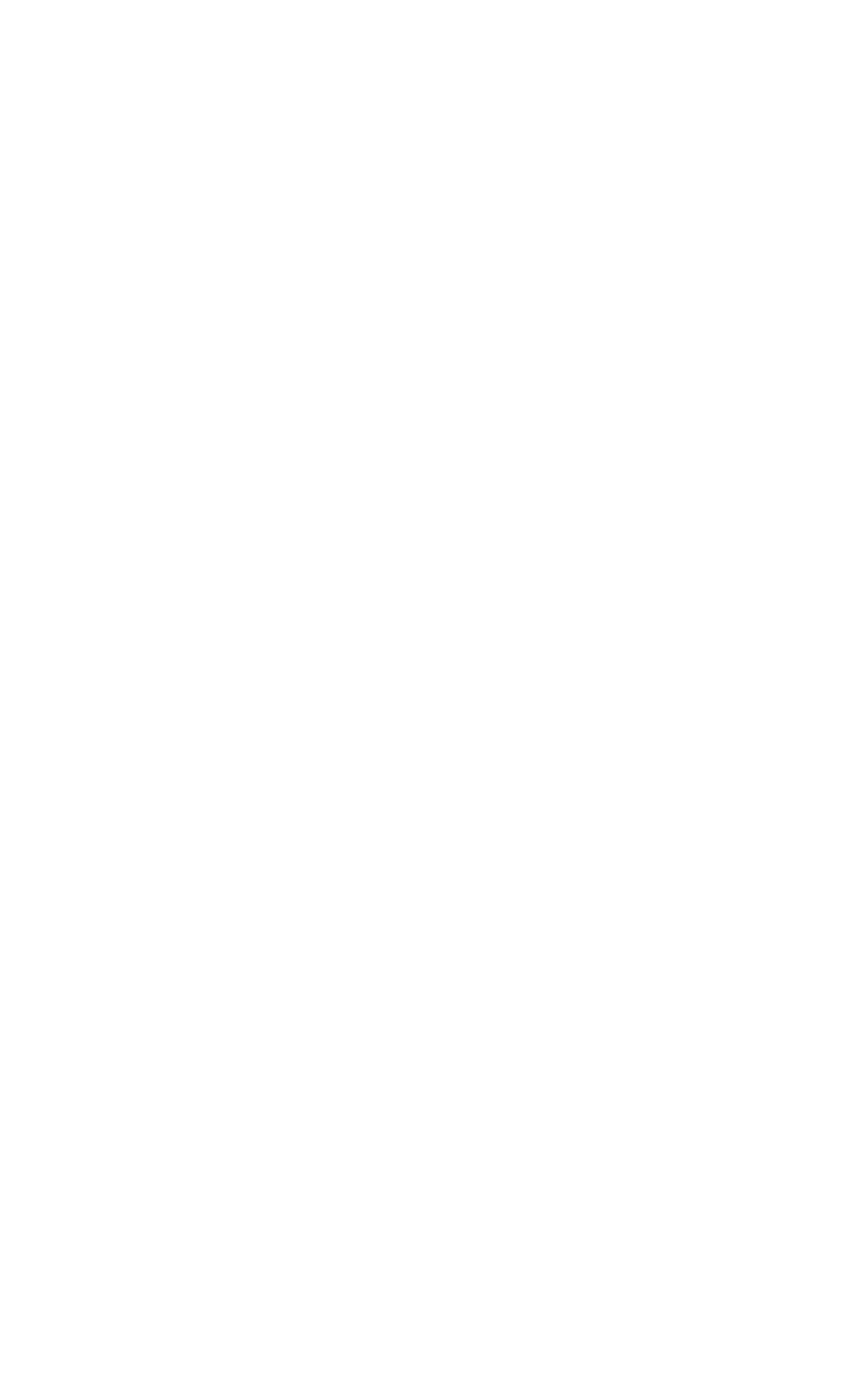### Acknowledgements

First and foremost, I would like to acknowledge my Lord and Savior Jesus Christ, who delivered my soul from death, mine eyes from tears, and my feet from falling, that I may walk before the Lord in the land of the living.

Without hesitation, I want to express warm and cheerful thoughts of the loving memories of my mother and daddy, Bernice and Henry Wilson. My parents always instilled in me that I could do whatever I put my mind to.

I would like to acknowledge all of my siblings, Delores, Henry, Darlene, and Paul. I love and appreciate each of you in your own distinctive way. I want to thank my cousins and all my relatives who encouraged me at those special times when I really needed it.

Special thanks to AuBrey Ward. I'm fortunate to have the best kind of friend, and that's a praying friend. You have been conducive in terms of inspiring me to be the best. You prophesied, and we prayed and wept together to get this project off the ground.

I thank God for True Vine Ministries, who loved and helped strengthen me during many difficult times. To all my friends and associates, you know who you are…thanks!

Last, but certainly not least, thanks, Felix Jones. You were instrumental in helping me discover my literary gift of writing. Without you, I probably wouldn't be where I am right now. Good lookin' out, my brother.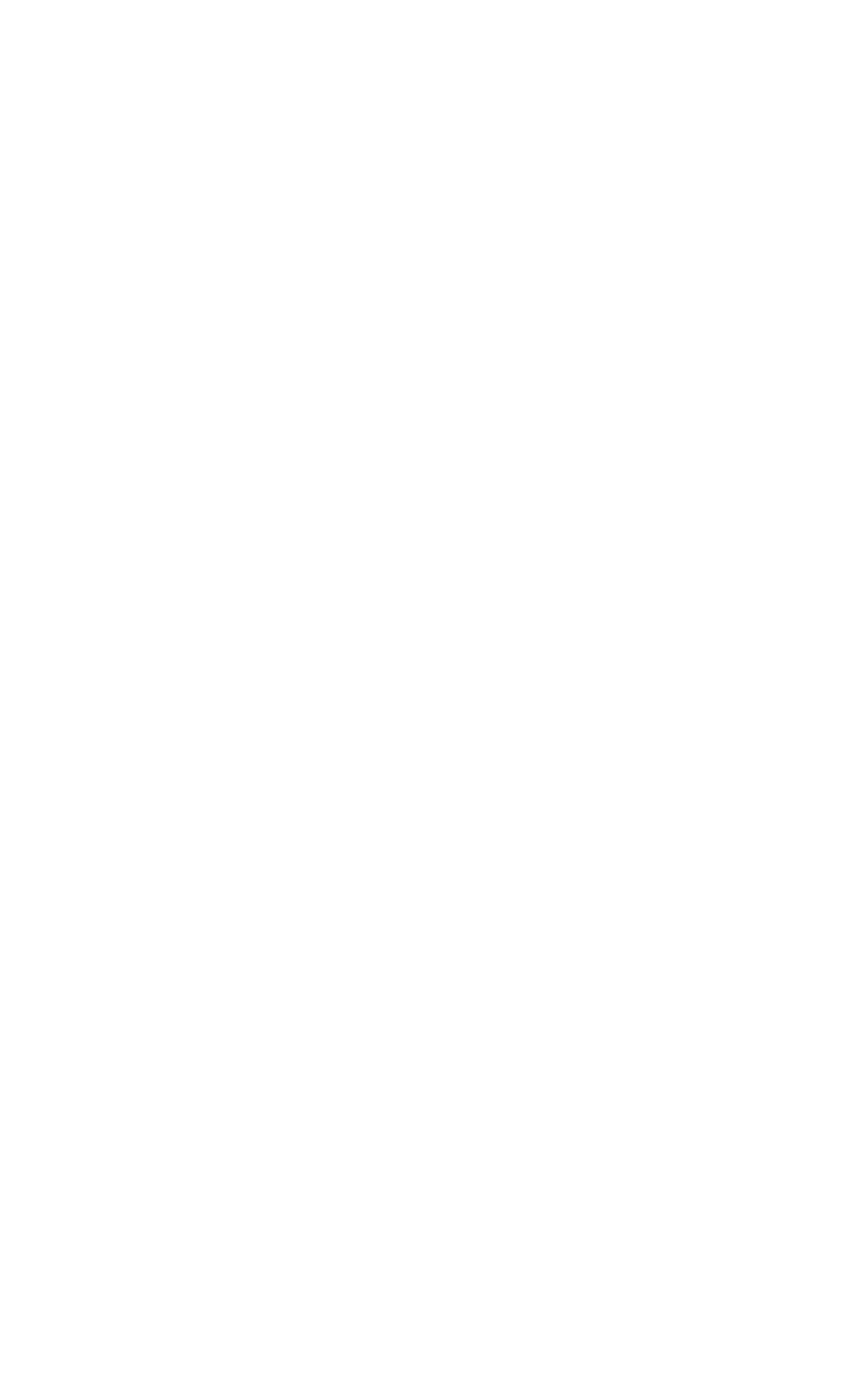## A TIME TO SOW

## *Prologue*

 $\mathbf{\mathcal{J}}$ t was the time of year when salmon left their habit in the sea to surge up the raging river, defying the resistance, in pursuit of pools in which to spawn. It was also the season when the birds of the air flew about gathering the necessities to prepare their nests one twig at a time.

It was spring when Orion Jackson left his habitat of the Arkansas Correctional Facility. He faced the raging rivers of challenges, defying the resistance that confronts underdogs in the mainstream of life. He pursued the solace of a pool where he could spawn his aspirations and goals. He had to gather the tools to prepare the nest of his empire one twig at a time.

At the prime age of twenty-eight, Orion was mentally and emotionally equipped for the colossal challenges on his plate. He was physically equipped as well. A towering six feet three inches, he was supported by a lean, athletic frame. His radiant caramel complexion was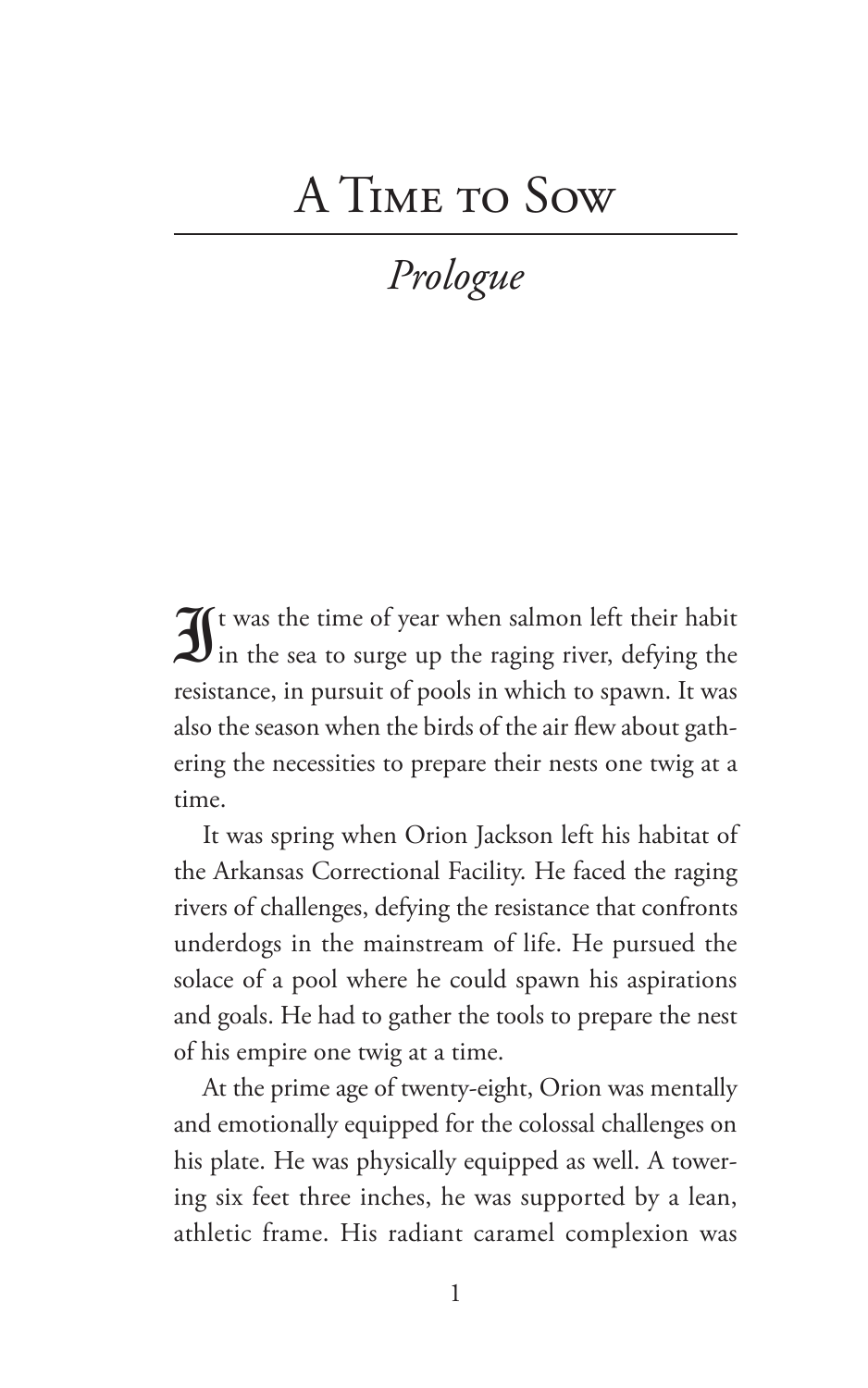complemented with divinely sculpted features that accentuated his light brown eyes with a golden hue. He wore his black hair short, with wavy spirals like ripples on a glassy pond.

Orion was fortunate to have a nest egg to help catapult him toward his quest. While he was locked up in prison, his grandmother passed away and left him a sizable estate in California, which he sold to afford himself several hundred thousand dollars to play with. He'd gravitated toward the urban illegal trade market, investing in guns, drugs, and prostitutes. The rough streets had groomed him for this endeavor, and he was confident that he could do anything he wanted by dealing in those three commodities, but he felt it was necessary to relocate to California to fully achieve his goals.

Guns had always intrigued him. He considered a gun a vital extension to a man's extremities, giving him the option to use it as a deterrent to encourage others to behave themselves. Alternatively, he could use it as a deadly instrument to avoid a problem that he chose not to tolerate.

He found the enormous wealth and power generated by drug sales to be nothing short of exhilarating. He was also fascinated with the erotic magic that a prostitute could perform simply with lips, hips, and fingertips that compelled gullible men to depart eagerly with their hard-earned cash.

He pursued his dreams of great fortune driven by passion and relentless determination, both essential ingredients for monumental success. However, he carried a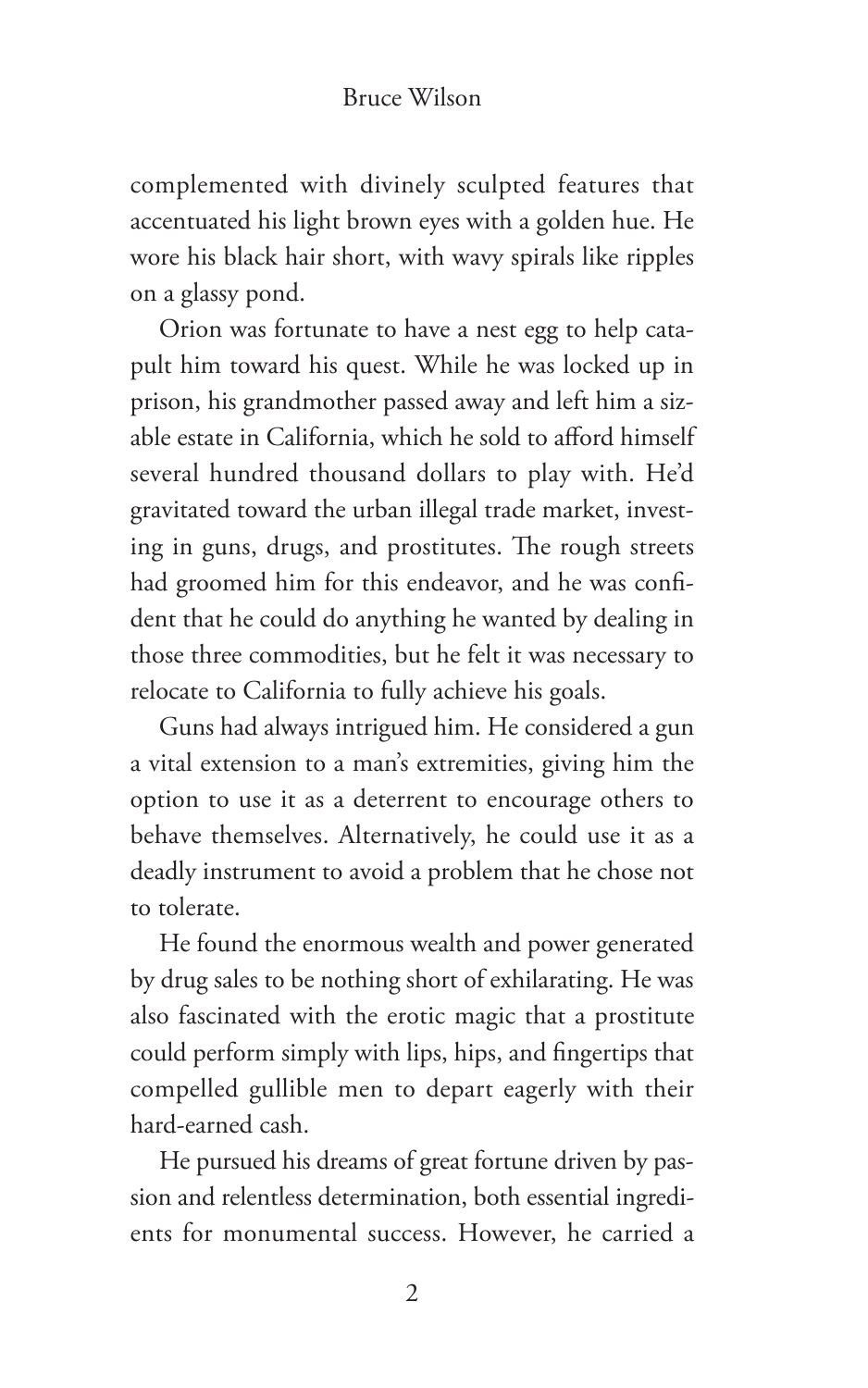heavy burden on his back that compromised his manhood. While incarcerated, he was sexually assaulted repeatedly by three ruthless convicts who overpowered him. That perverted memory tormented him every time his private door cracked open. He was acutely aware that the demoralizing bones that hung in his closet would never completely go away on their own. He wouldn't be able to reclaim his life fully until all the culprits responsible for the brutal violation each made atonements for their misdeeds. He planned to take care of that personally. He was determined to deprive all of them of their worthless lives.

Orion was fortunate to have the meticulous task of orchestrating the infrastructure of his underworld ventures with a criminally brilliant mind. He'd also reunited with his homeboy, Corey Jones, who had been stuck with a menial job going nowhere. After a brief conversation, he learned of Corey's academic achievements while doing time in prison. He had successfully majored in business, obtaining his associate's degree, and his skills with a computer only added more icing on the cake.

Orion's prudent calculations quickly assessed Corey to be a valuable asset to his black-market enterprise. He considered him a magic genie that needed to be freed from the confines of a bottle to help him manifest the wishes and dreams that his craving heart sought.

#### \* \* \*

#### *Los Angeles, California*

The blazing sun beamed down mercilessly on the old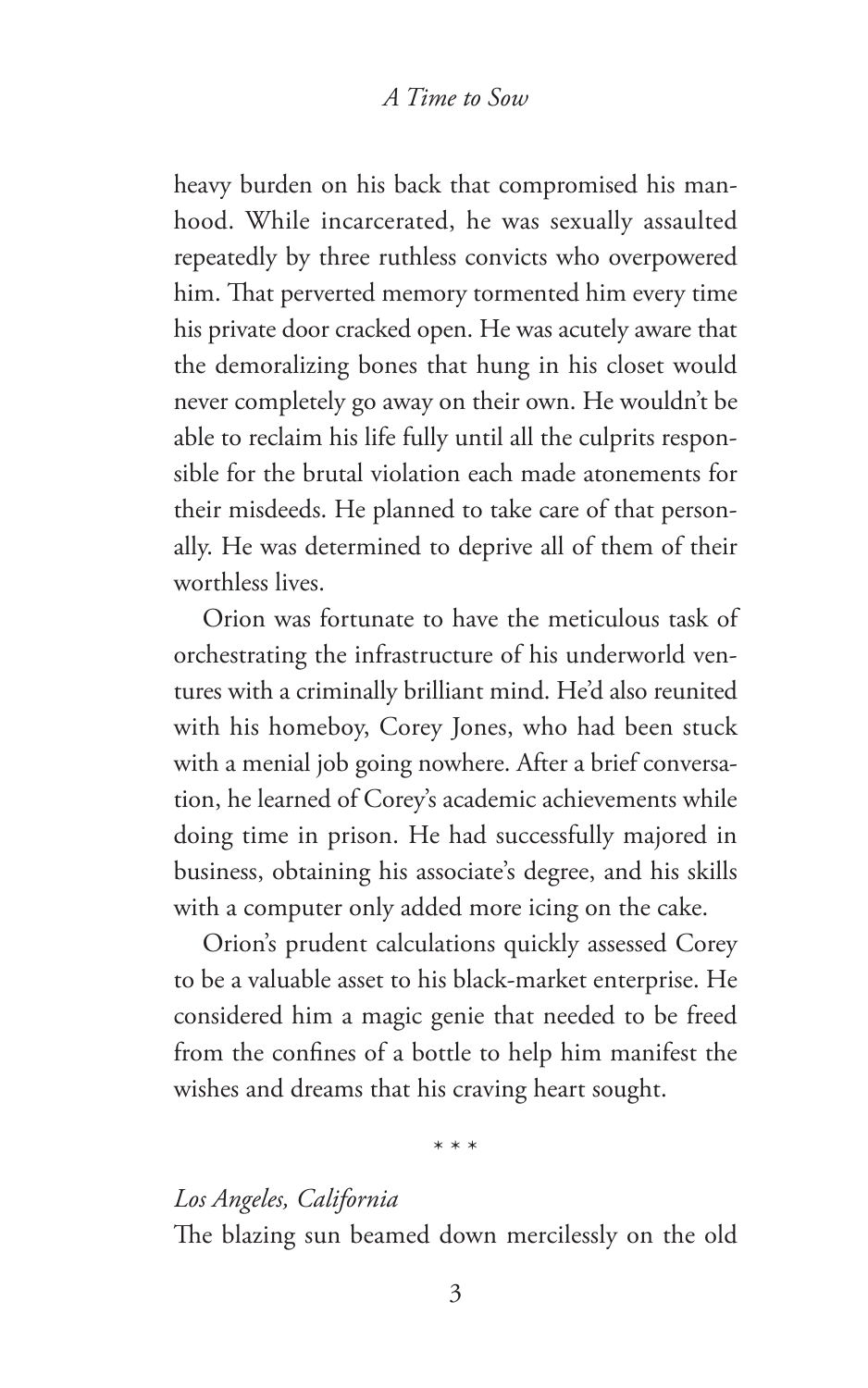metal warehouse where Corey Jones worked as inventory manager. His dark ebony skin glistened, and his shaven head beaded with perspiration. His five-foot-nine, welltoned physique was folded upright on the seat of the forklift as he skillfully maneuvered to unload the shipment that arrived earlier that morning. Invisible fumes tooted from the exhaust of the propane-powered Clark machinery as he operated the sturdy vehicle to distribute the cargo on the warehouse floor efficiently.

Corey paused from his duties when he observed his boss approaching with a grim expression. His strides were steady, but Corey sensed reluctance in his pace, as if he resented going where he was ultimately headed. Perplexed lines creased above his brow, and he leaned forward to shut the engine off.

An eerie silence loomed in the warehouse when the droning sound of the motor ceased. Footfalls announced his boss's sullen approach in the quiet stillness. Corey wiped his brow with the back of his hand, consumed with exasperation. Sweat dripped from under his arms when he crossed them over his chest.

Corey watched his boss's slow but inevitable approach and saw his gaze dart aimlessly around the warehouse in an obvious attempt to avoid eye contact. Corey braced himself for the imminent bullshit. The dreadful footsteps came to a halt.

His boss leaned back on his heels and cleared his throat as he summoned courage to deliver the information. He looked up and caught Corey's gaze. "You're doing fine. Check the invoice against the inventory, and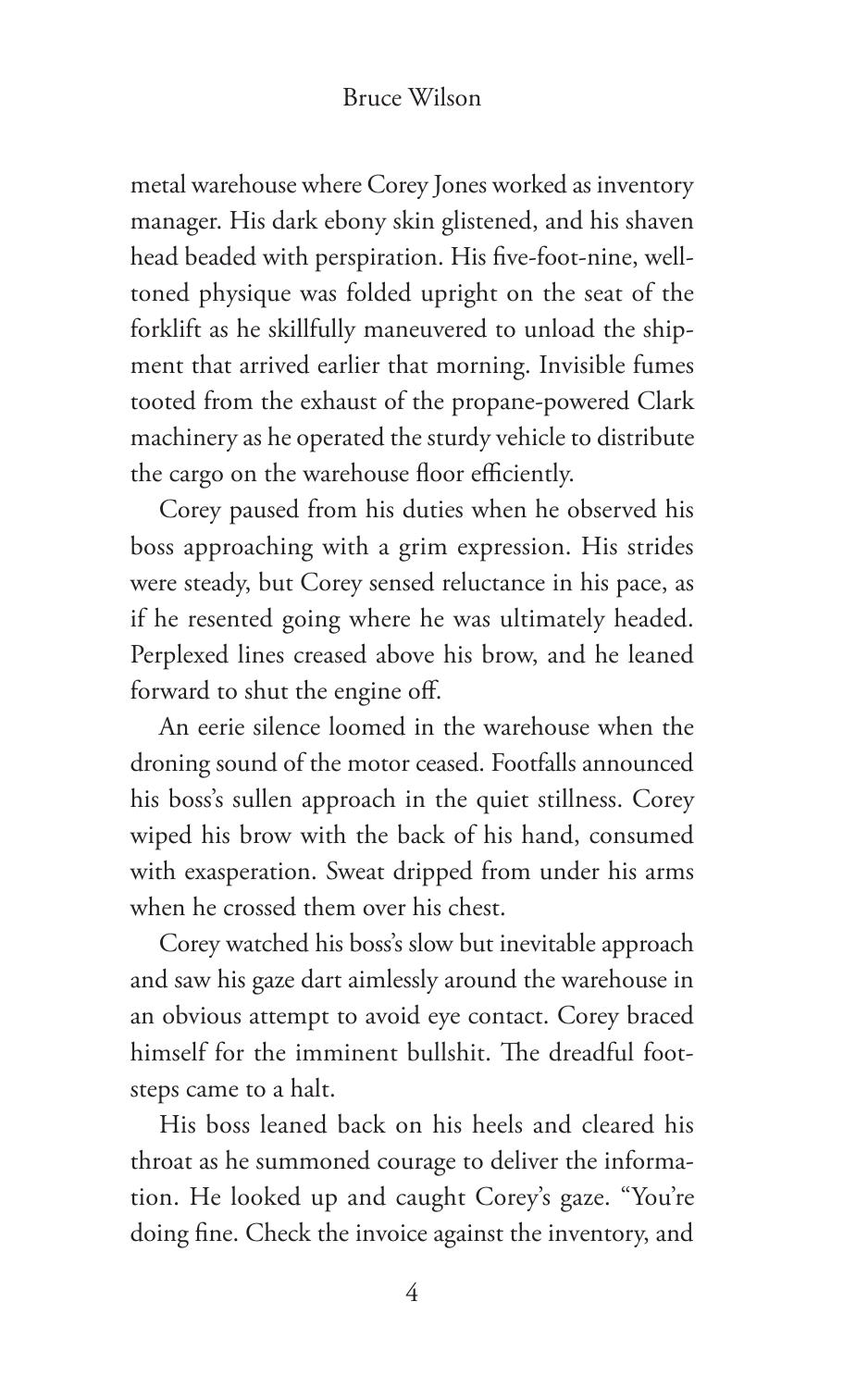then clock out for today," he said in a gravelly, lowpitched voice.

Immediately, Corey checked his watch, and alarm glinted in his eyes. "It's only twelve o'clock. I still have tons of inventory to log, and I gotta—"

"I'm not concerned with that right now. It'll have to wait," his boss sharply interjected and then cast his gaze down to the warehouse floor. He resented having to cut back Corey's hours so drastically, but the recession was strangling the life out of business.

Corey knew that a rebuttal would be useless. His eyes blazed and stared somewhere beyond his boss. He shrugged, fumed a little, leaned down to fire up the forklift, and then stomped on the accelerator, leaving his boss standing there with his mouth hung open in a plume of invisible exhaust.

It was beginning to be downright crucial for Corey. His hours had been sliced and diced to less than twenty a week at a mediocre hourly rate. How was he expected to take care of his six-year-old son, his four-year-old daughter, and his baby mama on the peanuts that they tossed at him? He studied his ass off in prison to better his education and sharpen his vocational skills. And what happened? That effort turned around and kicked him squarely in the butt.

His boss stood in his office and peered out of the fixed glass window as he watched Corey storm out of the warehouse with anger scribbled on the features of his face. A man with Corey's skills and qualifications were invaluable in the workplace. He regretted that he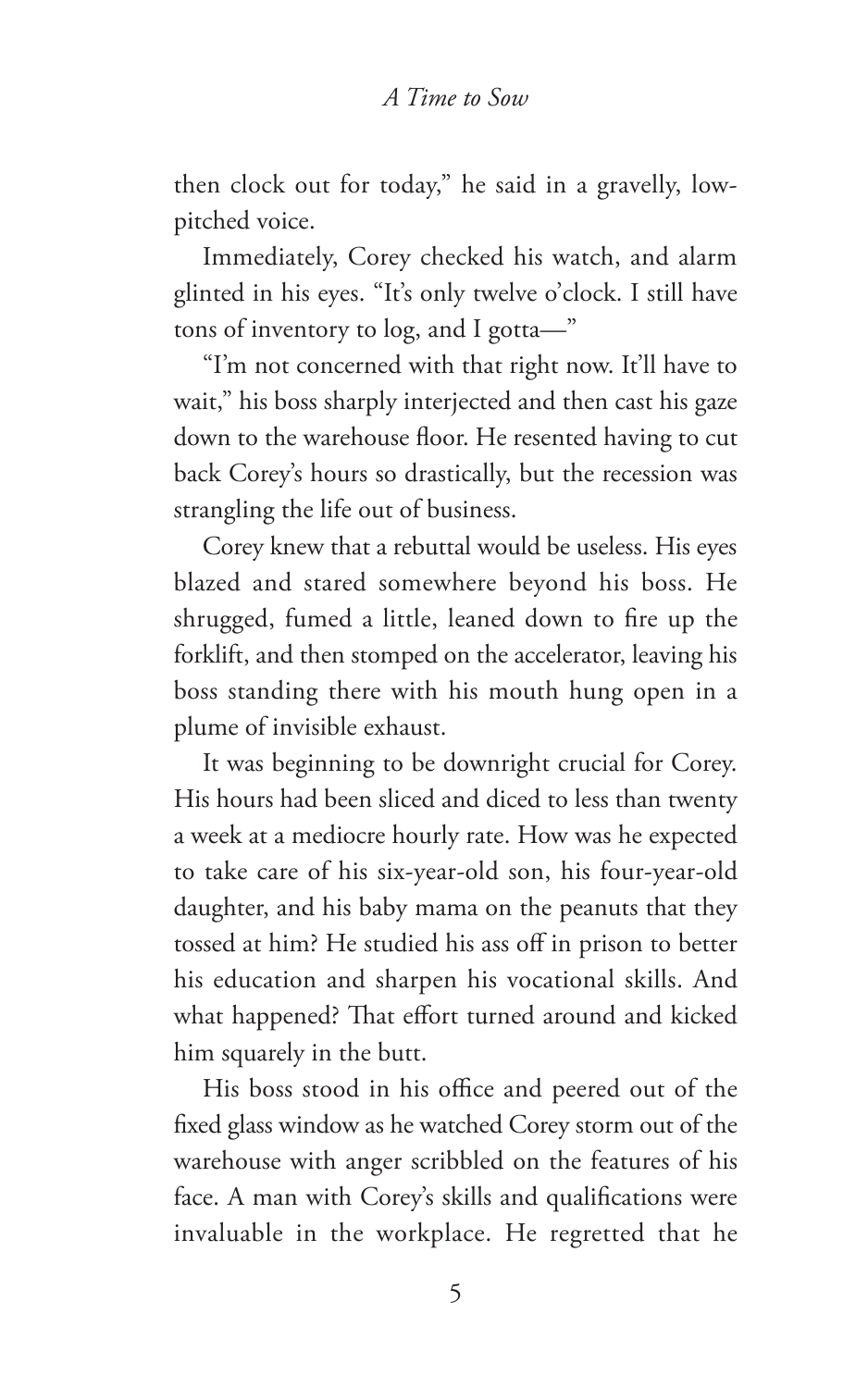couldn't give him full-time hours and dreaded losing such an important asset, but he was paralyzed by the economic crunch and had no other options but to downsize work hours to the bare minimum. His eyes drooped with remorse as he forced himself to turn from the window.

Corey plopped down in the seat of his Ford Focus and vented a hefty dose of his anger by slamming his car door. It sounded like the muffled blast of a shotgun. He jammed his key in the ignition and then clicked it on and held his breath while the gas gauge lazily moved to less than a quarter of a tank. He banged the steering wheel with his palm, venting pent-up frustration. Fortunately, he lived only a few blocks away.

His financial situation had become a ridiculous circus act. He was now a professional at walking a tightrope while juggling past due bills over his head. He was tired of jumping through hoops and going nowhere in the redundant process. What was he to do? He'd contemplated looking for evening part-time work, but looking for work was a full-time job in itself that required a lot of time and an enormous amount of patience.

While driving, he suddenly realized that his grip on the steering wheel had tightened to a stranglehold and his teeth gritted audibly. He took a deep breath, then blew it out nice and slow in an effort to calm himself. Having turned on his street, he swooped into the driveway, over the sidewalk, and when he spotted it, it was already too late. He plowed right over his son's bicycle. The screech and whine of twisting metal infuriated him.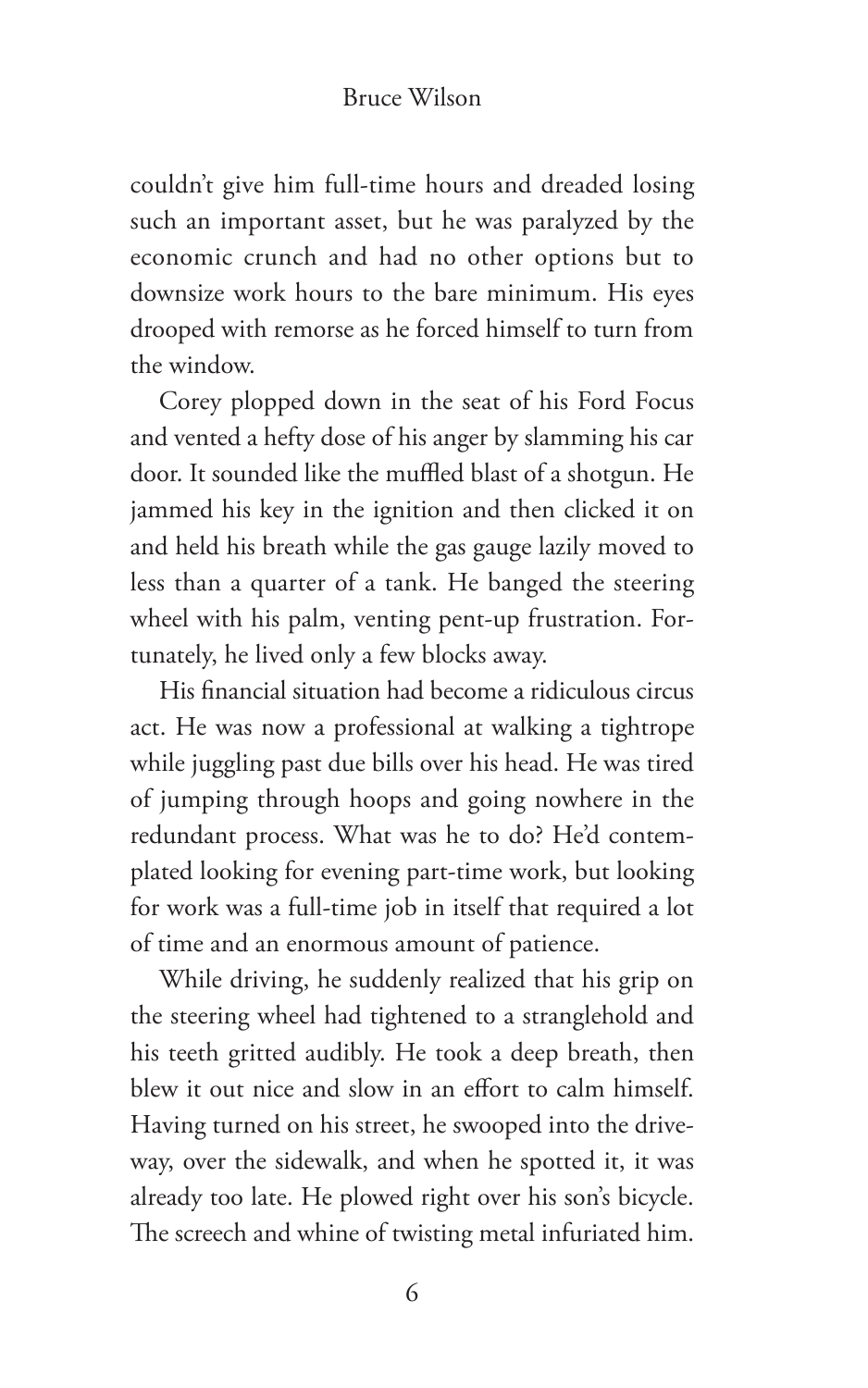He muttered an elaborate chorus of profanity through tightly clenched teeth.

He leaped out of the car and once again slammed the door with excessive force. He marched to the front of the vehicle, leaned down, then violently yanked the mangled metal from beneath the undercarriage of his car and slung it haphazardly across the yard.

He approached his house with a frown deeply embedded on his face. He lived in a small two-bedroom house constructed in the fifties. The simple box-shaped structure resembled a basic bungalow, much like the rest of the houses that were in that impoverished section of Los Angeles.

The enticing smell of dinner emanated from inside the house, but it did very little to alter his sour disposition. He opened the door, and the heat from the cooking hit him like a blast from the Sahara Desert. A small oscillating fan was propped on the dinette table adjacent to the kitchen. It whirled as it blew the scorching air around the room. The lines on Corey's face deepened.

Laurie, his baby mama, heard the front door close, so she peeped out of the kitchen. Her hair was pulled back into a ponytail, and a small wisp of loose strands fell across her attractive face. She gazed at Corey quizzically. "What's up, babe? What are you doing home? I didn't know you were coming home early," she said with perspiration beaded on her nose.

Corey regarded her with an obnoxious glare. "Duh! Well that's just one of the many things that your stupid butt didn't know," he snarled.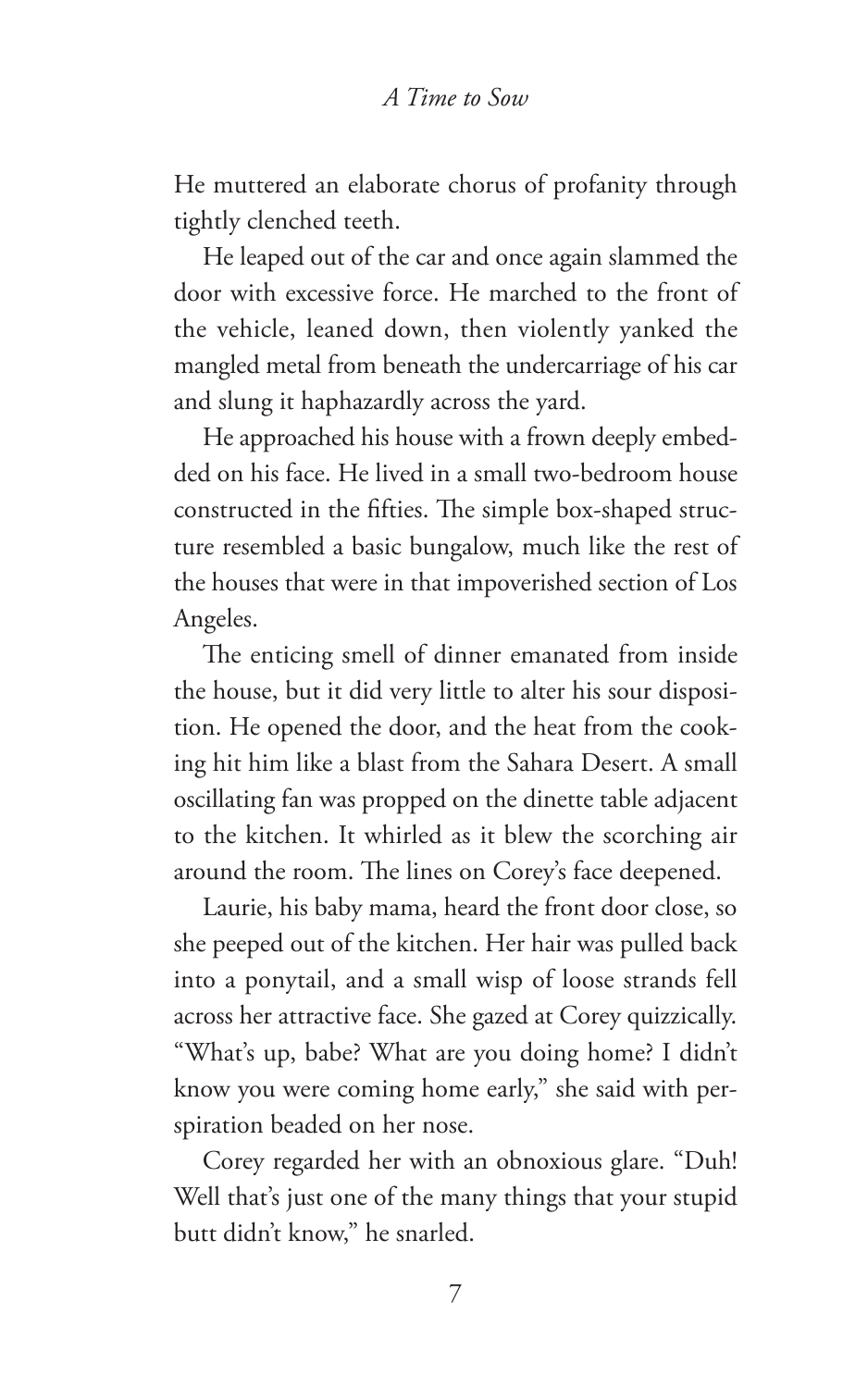Laurie's mouth fell open. Instinctively, her hand went up to the base of her throat as she recoiled from the harsh reply. Quickly, she perceived that there had been problems at work. She accepted the verbal abuse as a warning to tread with caution before she found herself sinking in a quagmire of misdirected fury.

Corey regretted his words as soon as he said them. What he had said was cruel and uncalled for. He hated to bring his problems at work home with him. Laurie was hurt. She peered at the man, loving him, yet fearing his rage. Corey avoided her gaze. He'd have to apologize later. He couldn't face her now. Things were too crazy. He felt volatile and didn't want matters to get worse.

Abruptly, he made a 180-degree turn and walked right back out the front door. Laurie ran behind him and stopped in the open doorway. Her mouth opened and closed, but failed to articulate a single word.

As Corey strode across the yard, he glanced over and saw the heap of crumpled metal that once was his son's bicycle and experienced a surge of rekindled anger. No way would he be able to replace it any time soon.

"I need a cold can of beer. Yeah, that's the bizness," he declared out loud.

Feeling determined, he headed for the store with the coldest beer in town. He rolled to a stop neatly between the lines in the parking lot of the liquor store. He glided his gear into park and shut the engine off. The windows in his car vibrated from the pulsating bass line of the blaring sound system in the shiny BMW 750i, straight off the showroom floor, parked next to him. Compulsively,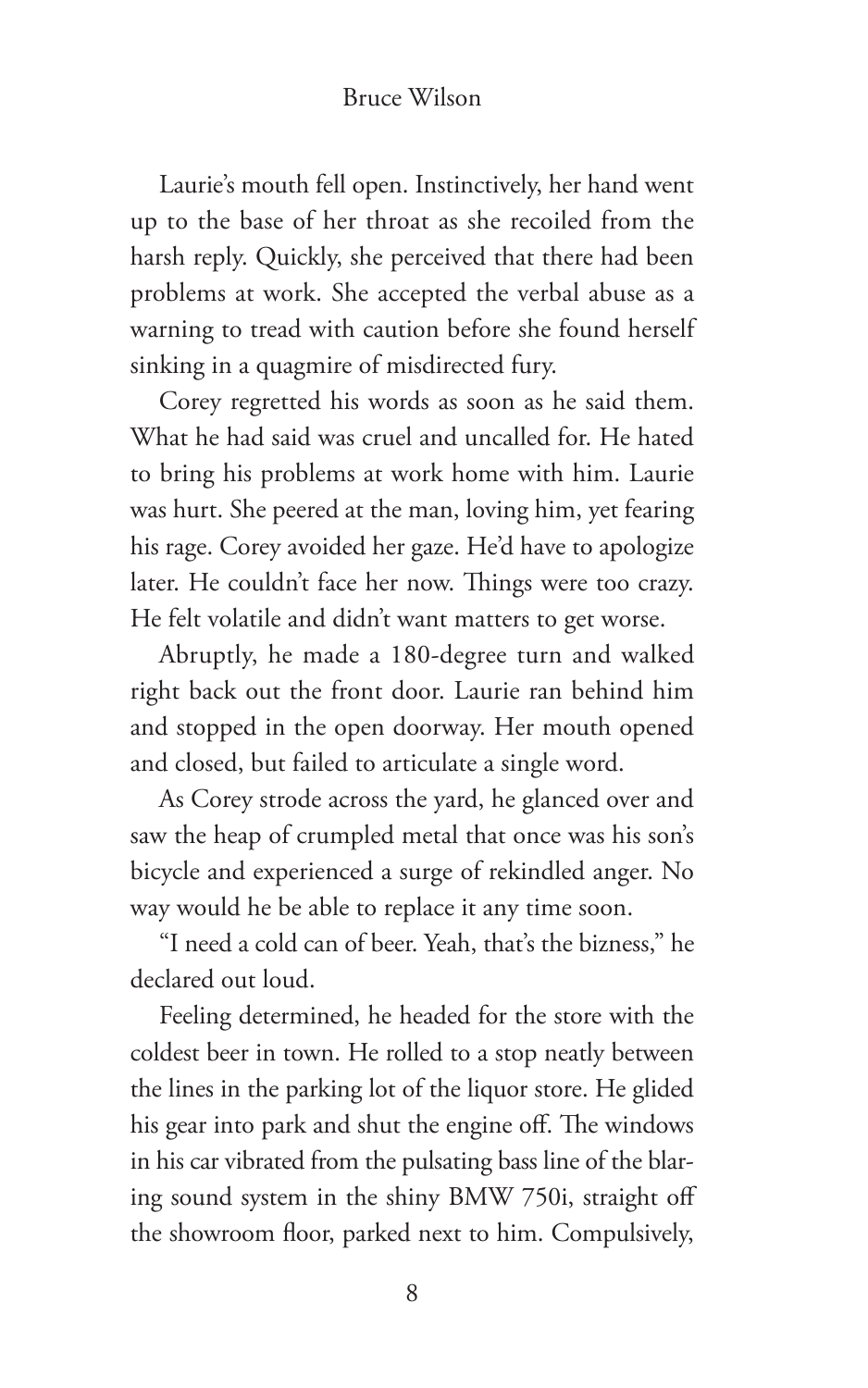Corey bobbed his head to the banging beat of the music. With a cool nod of the head, Corey acknowledged the dude seated behind the wheel. Then, suddenly the decibels of the music lowered.

"Hey, Corey!" the guy called out.

Corey stopped, turned around, and peered into the BMW, but didn't recognize the driver. The guy placed his hand out of the window in a "what's up" gesture. Corey leaned forward and squinted his eyes for a better look. Immediately, his eyes brightened, and a big smile curled on his face. "Orion Jackson? Hell no, I know that ain't you," he said, genuinely surprised as he headed over toward him.

By the time Corey got there, Orion was out of the car and on his feet to greet him with a hearty embrace. The fragrance of expensive cologne registered as he stepped back and took a good look at Orion's subtle, yet flamboyant, appearance.

"What the bizness is, my nigga?" Corey asked.

Orion smiled demurely. "Man, it's the same ol' crap. Just trying to survive."

Corey gave him a miss-me-with-that-bullshit look. "Damn, dude, look like you blew the hell up since the last time I saw you."

Orion modestly masked a grin. "Oh yeah, I'm doin' a little something something."

"Yeah, right, nigga. If you don't knock it off. Your watch on your wrist is worth more than my Ford Focus, and I'm struggling to hold on to that," Corey replied with a smirk.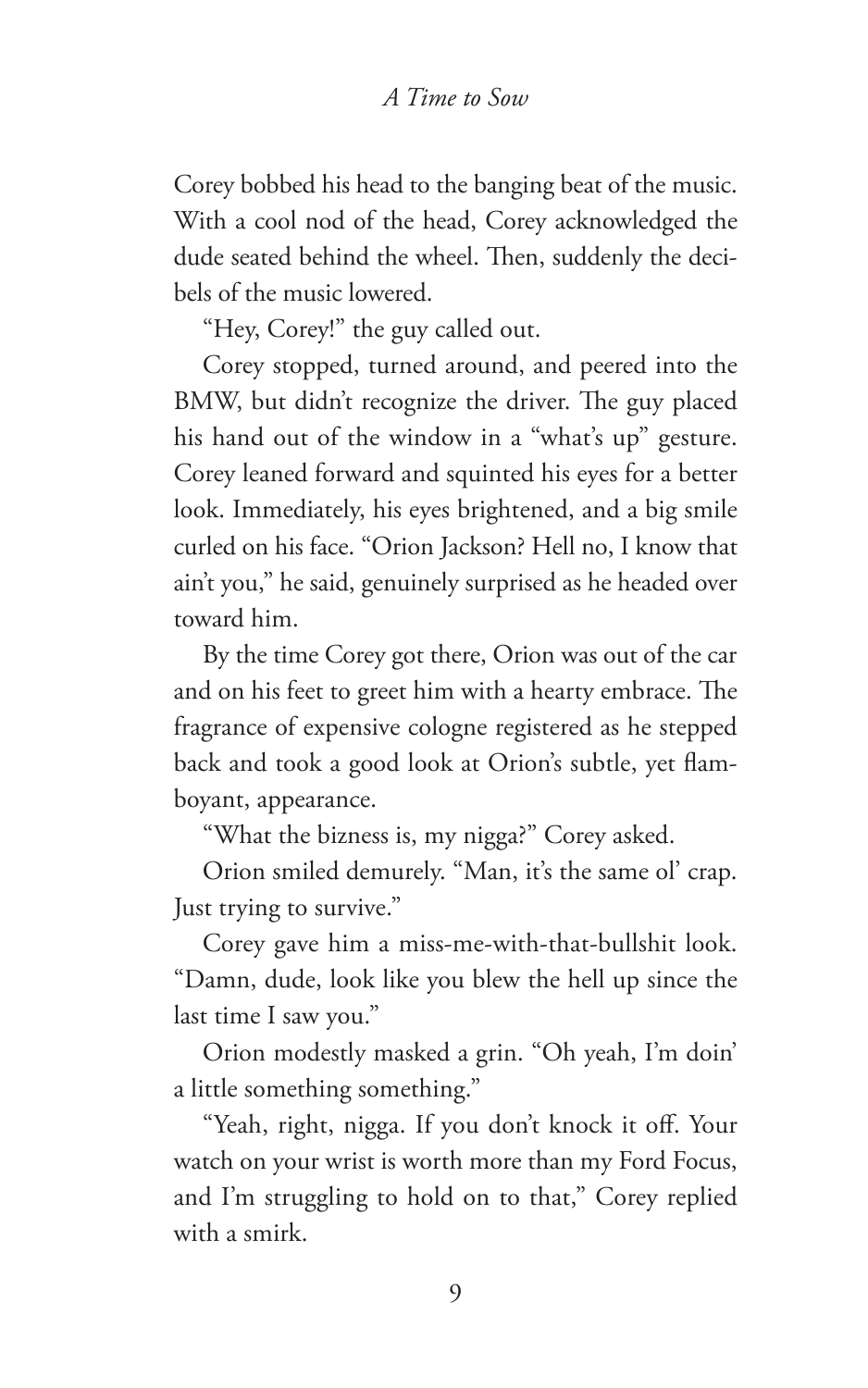Orion laughed dryly as he thoughtfully studied Corey's face. "How long have you been out?" he inquired.

"Of what? Prison?" Corey asked.

"Yeah, nigga. I sho' ain't talkin' 'bout the closet," Orion joked.

"You got me twisted, my nigga," Corey told him, as he playfully jabbed him in the chest with his finger. They both busted up laughing.

The merriment settled. Corey looked at Orion soberly. "I did three and a half years for some bullshit gun charge. I've been out now for about four months." There was a brief silence. "I got my AA degree in business management while I was doing my time. That's what I did do, my nigga. I'm serious about mine," Corey said, breaking the silence.

Orion arched a brow and pursed his lips. He was impressed. "We are gonna have to talk. We need to have a serious talk on some real shit," he told him, while he held Corey's gaze. "What did you come to the store for?" Orion asked.

"I need to go up in there and rob they ass, broke as a nigga is."

They both laughed. Corey regarded Orion seriously. "Nah, you know I wouldn't do no crazy shit like that. I'm just trying to chill, man. All I need is an ice-cold beer," Corey said.

Orion clucked his tongue as he pondered his thoughts. "Follow me. I've got beer and all that at home. I need to holla at you anyway."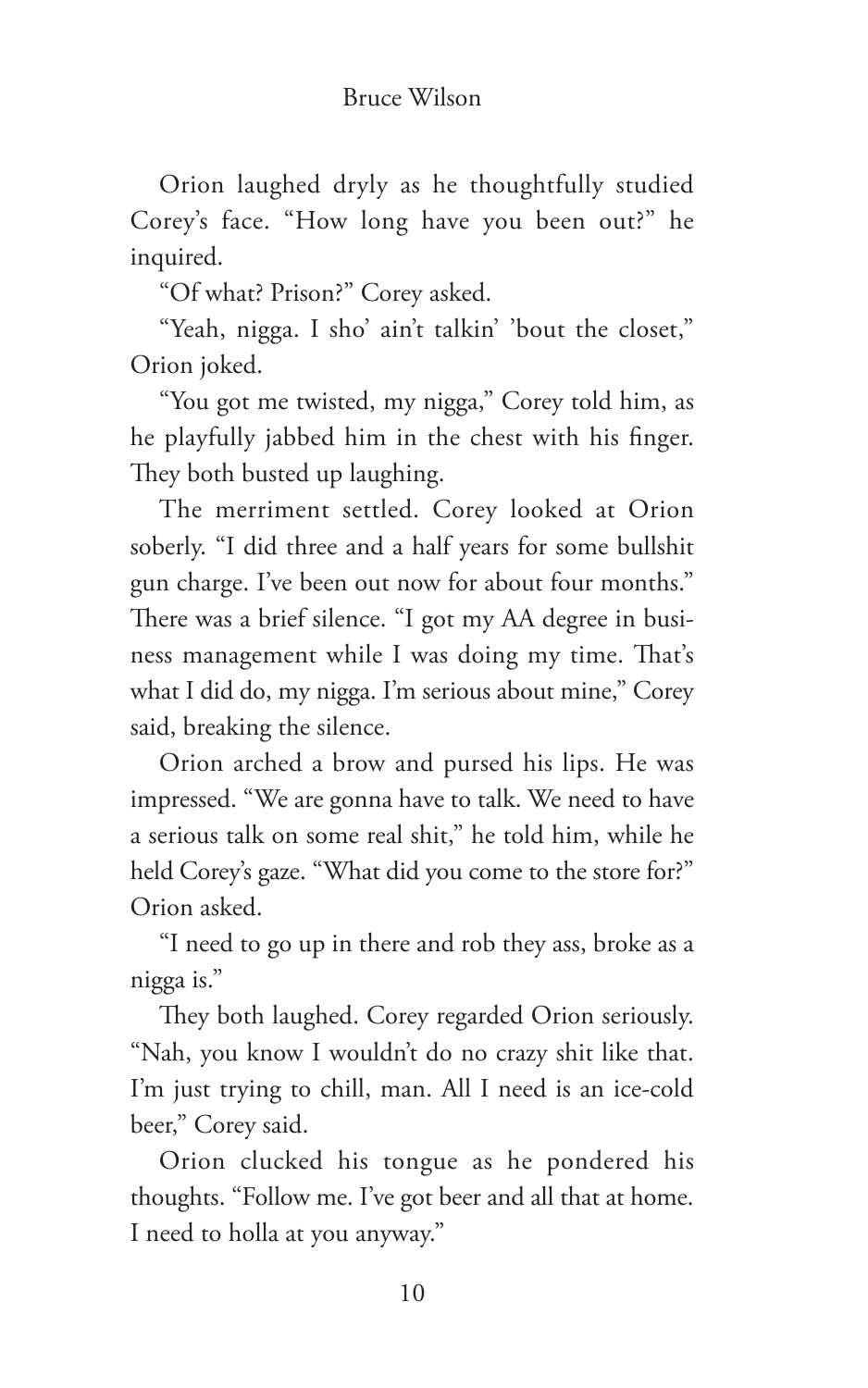Corey stood there motionless for a moment and appeared to be indecisive.

Orion's brows gathered. "What's wrong? Are you afraid to venture up in the hills? That's your problem now. You need to start thinking out of the box," he admonished.

Corey suddenly snapped out of it. "I feel you. I ain't trippin'. Let's go. I'll follow you," he told him. Then he spun around and went to get in his car.

Orion cranked up his car, and it growled like a tamed lion. He swiftly and efficiently converged into the flow of the afternoon traffic. Corey took off and lunged in behind him, pushing all four of his car's cylinders to their maximum performance. He had no idea where he was going or what specific hills Orion was referring to. He looked down to view his gas gauge and cringed. He was afraid to venture up in the hills, or anywhere for that matter, without enough gas.

As Corey followed, he noticed the sun reflecting brilliantly off the luxurious paint and gleaming chrome of Orion's car. He switched on his turn signal and followed him into the left lane. On a whim, Corey decided to tailgate closely behind Orion's car to complete the left turn after the light had changed red. This ridiculous shenanigan caused several impatient motorists to honk their horns at him as he turned. Corey flipped them off and pushed the gas pedal.

They traveled along Mulholland Drive, the major thoroughfare that served as an artery to the affluent Hollywood Hills. Corey observed that the houses were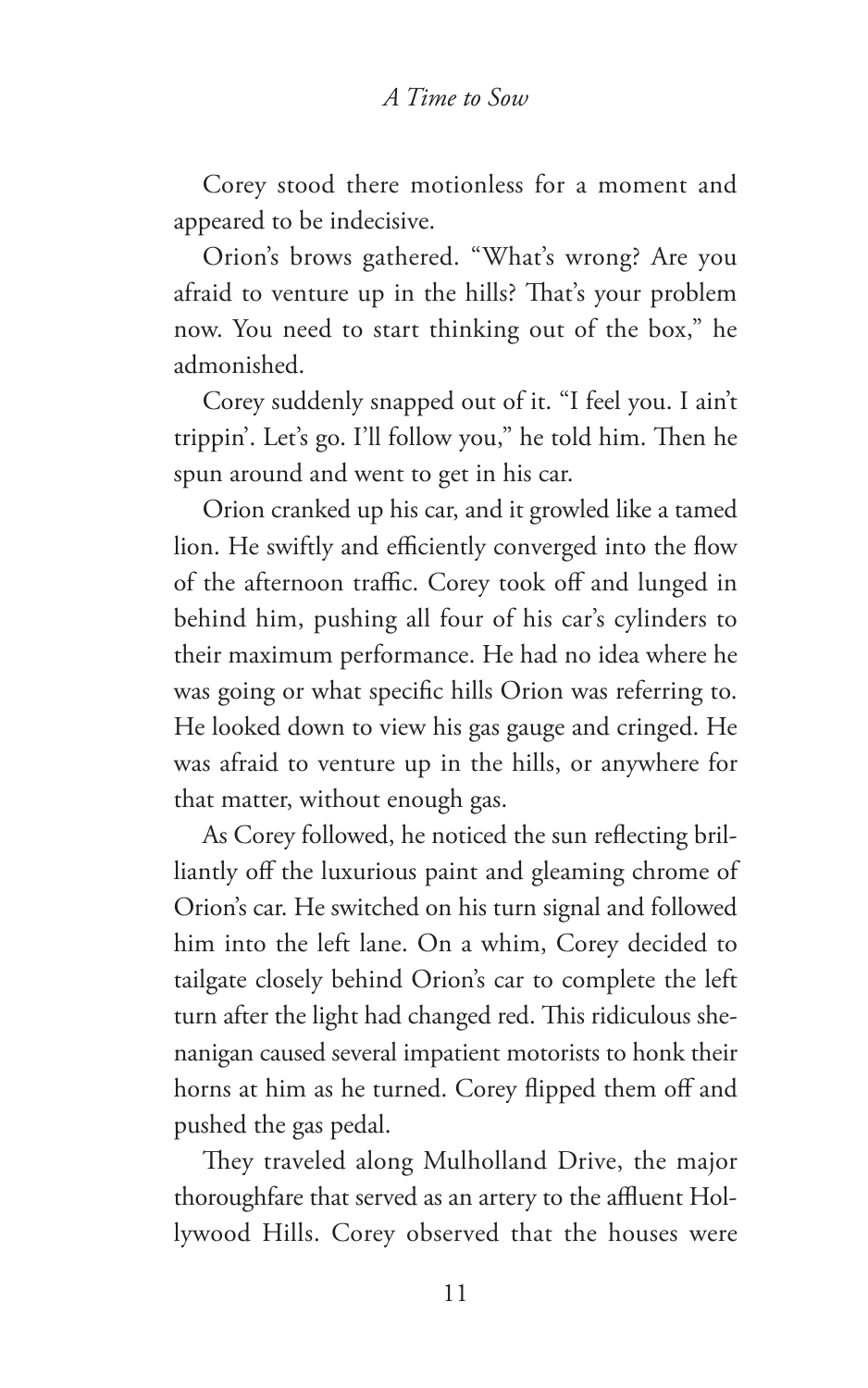becoming more expansive and stately. He marveled at the properties that had homes securely tucked away behind fortified cinder block walls covered with ivy vines. His heart raced with excitement, but when he glanced down at his gas gauge, his heart raced even faster.

They came to a stop in front of an elaborately designed wrought-iron gate. Corey anxiously tapped his left foot on the floorboard as he waited expectantly. The ornate gate gracefully glided open to allow their admittance to the grounds of Orion's estate.

Orion led Corey along a cobblestone driveway that displayed a vast manicured landscape graced with mature oak, elm, and poplar trees. Weeping willows were strategically situated amid the immaculate sprawling emerald-green lawn like beautiful, breathtaking canopies.

Nestled in the midst of the picturesque scenery was a Tudor-style mansion. The two-story edifice screamed money and lots of it. The extravagant beveled-glass windows dazzled with rainbow iridescence, which contrasted brilliantly against the mauve-colored stucco. The roof was designed with contoured geometrical hips, ridges, gables, and dramatic protruding dormers. Corey gazed around in complete wonderment, like a kid's first visit to Disneyland.

He followed Orion around the arched driveway, and they came to a stop under the porte-cochère. Colorful perennials bordered its edges. Beautiful tulips with large, showy, erect cup-shaped flowers and daffodils that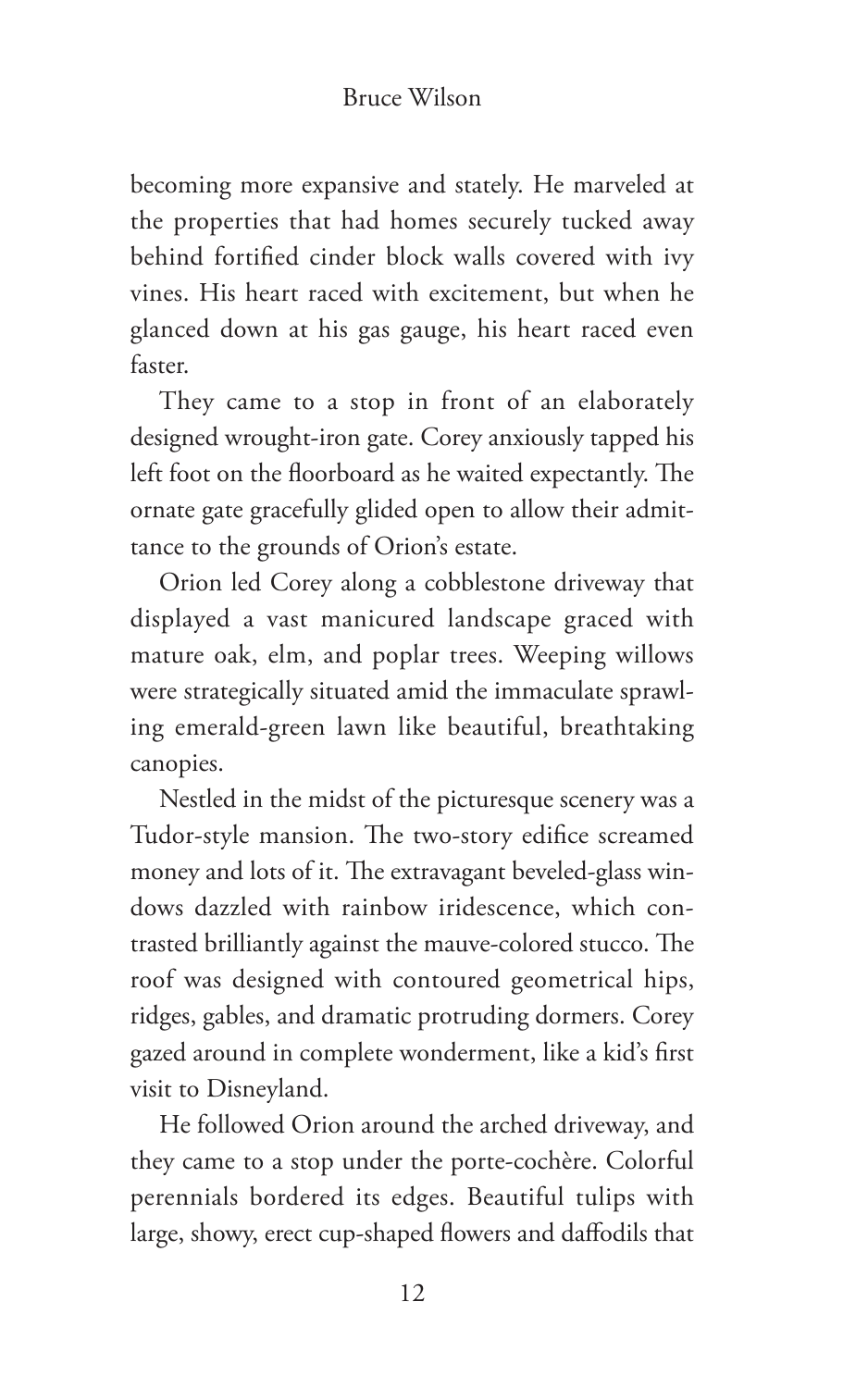displayed huge blooms with trumpet-like centers arrayed the flowerbeds with brilliant colors.

Corey sat transfixed, taking in the pristine view. He was jarred away from his musing when Orion yelled, "What are you gonna do, sit there all day?"

Corey flinched, and his eyes fluttered. He turned the motor off and stepped out of the car. He slowly craned his neck to survey the opulence that surrounded him. "Wow, you've been doin' the damn thang. I like this shit, my nigga," Corey uttered breathlessly.

Orion formed a wide grin. "I believe in spreading the wealth, my brother. Feel me?" he asked as he led him along the pea gravel walkway embellished with polished stones.

The fragrance of the potted gardenias that lined the pathway infused the atmosphere with a delightful essence. The azaleas were in bloom, speckling the hedges with tiny pink and white flowers, and ferns flourished vigorously along the walkway with lush, green, feathery leaves.

"Damn, man, this is like walking through the rain forest. I'm just waiting for the monkeys to start swinging from the trees," Corey joked. They both laughed.

Corey couldn't conceal his astonishment when he saw the huge doors at the front entrance. The pair of twentyfoot-high, masterfully carved solid oak doors blew him away. They were appointed with exquisite oversized gleaming brass hardware.

Corey shook his head. "This house must have been built for basketball players."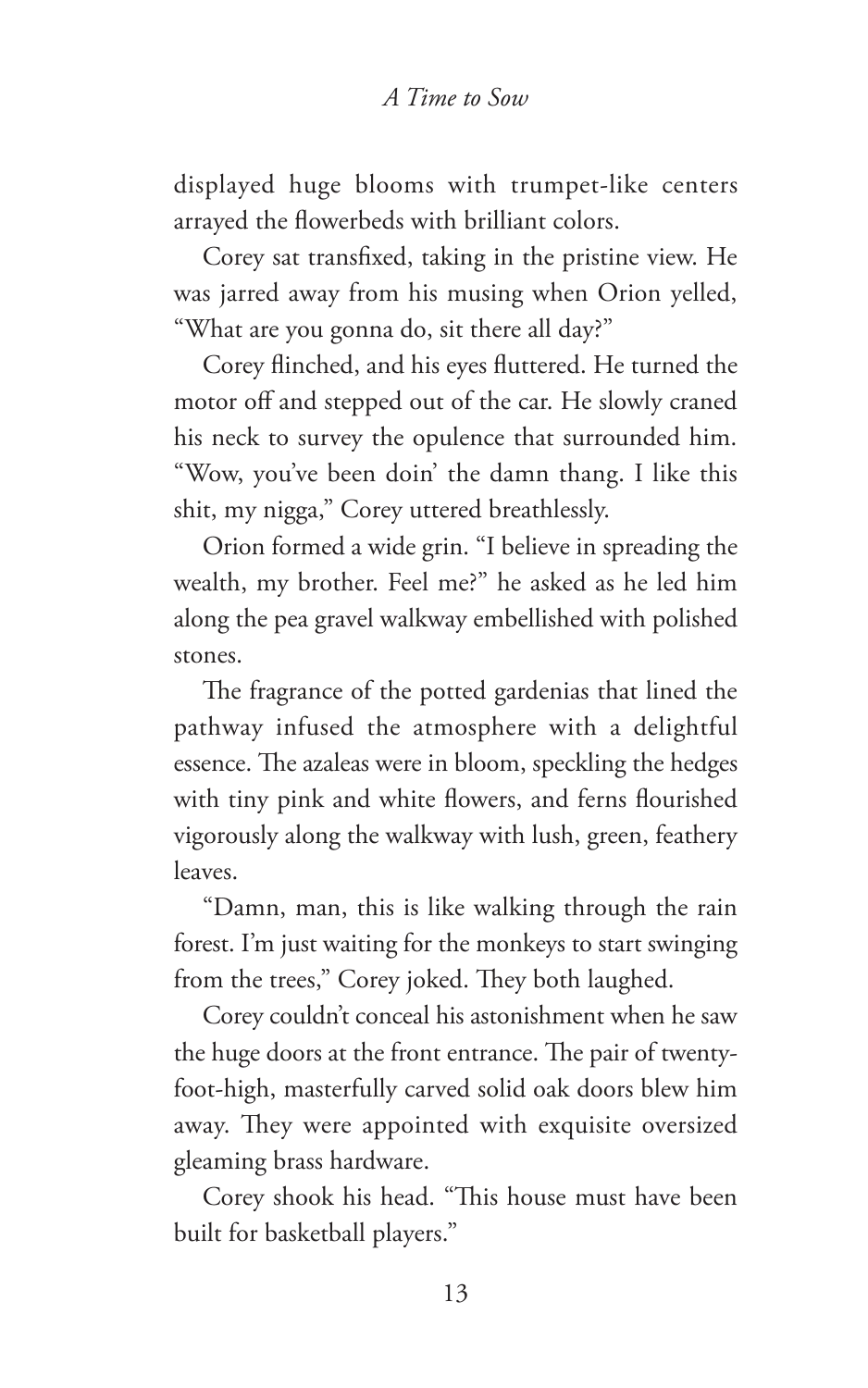#### Bruce Wilson

Orion glanced over at him. "No, my brother, it was built for giants. Can you feel me?" he asked.

Corey smiled and whistled through his teeth as he stepped over the threshold onto the hardwood floor in the spacious vestibule. An enormous colorful Persian rug splayed across the floor beneath a humongous crystal chandelier. Positioned prominently against the wall was a seven-foot grandfather clock that perfectly matched the wood grains of the fancy carved credenza that displayed rare and valuable novelties.

They walked across the plush carpet and up the marble spiral staircase. Orion led Corey to his office and opened the door ceremoniously. "I refer to this as my oval office, but you may have noticed it ain't round."

"Okay, Mr. President, I think I get your point," Corey said as he ran his fingers along the wood cabinetry. "Not too shabby."

The cabinets and shelves were beautifully handcrafted out of rosewood in artistic, intricate details. A subtle gurgling sound emanated from the aquarium that was recessed in the wall. Tiny air bubbles ascended to the tank's surface as colorful exotic fish meandered in their aquatic environment.

Orion strode over and slid a cabinet door open that revealed a small refrigerator. He opened it and retrieved two cold Coronas. When he turned from the cabinet, Corey was seated at the computer.

"Hey, dude, what do you know about that?" he asked with a sly grin.

Corey swiveled around in the seat and accepted the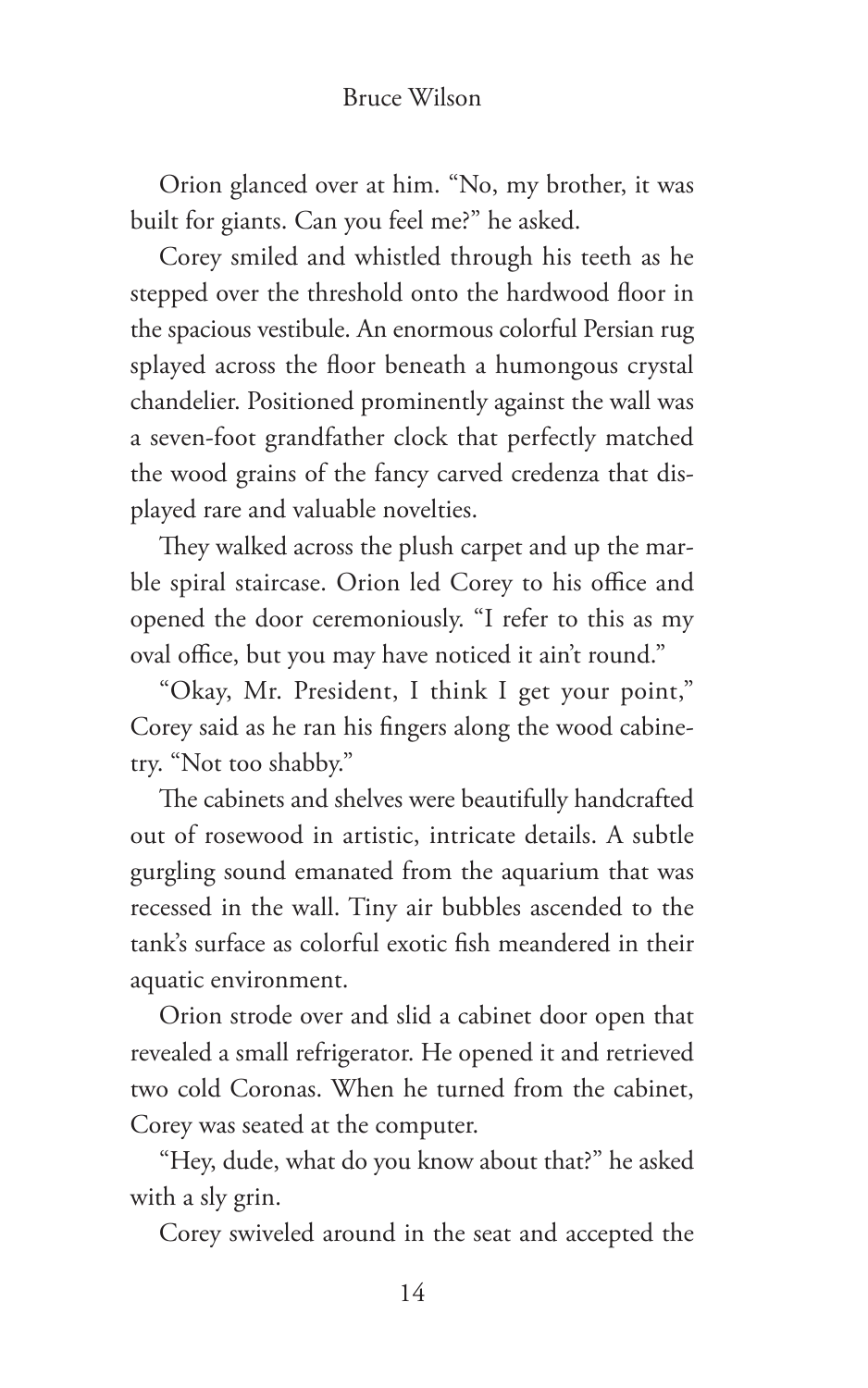cold beer. "Computers are my life now. I took a gang of computer courses as electives in my college studies while I was locked up," he said.

Orion held out his beer. "Hold that thought a minute. Let's make a toast to our reunion. This is to champagne wishes and caviar dreams," he announced.

Corey raised his beer, and their bottles collided with a dull clink. He turned up his beer and guzzled. It was damn near finished when he lowered it from his mouth.

Orion eyes widened in mock surprise. "Damn, dog. You must have been thirsty as hell."

"Yeah, man, I've got some issues. My job is slowly dying, and it keeps me thirstin' for more money."

Orion studied Corey's face thoughtfully before he spoke. "I have a spot open for a man with your qualifications, and it pays quite handsomely, I must say."

"I'll take it!" Corey said without hesitation.

Orion held his hand up. "Whoa, pump your brakes, brother. I assume you know I'm not going door to door trying to sell vacuum cleaners to gullible housewives."

With a baffled expression, Corey looked up at him like a student in class who forgot to do his homework. He was stuck for a moment, and then he asked, "What type of business are you in?"

Orion looked him straight in his eyes. "I sell guns, dope, and beautiful prostitutes," he told him with a smug smile.

A lump developed in Corey's throat the size of a golf ball. He paused for a moment and then swallowed deeply. "Well, it looks like it pays the bills and leaves you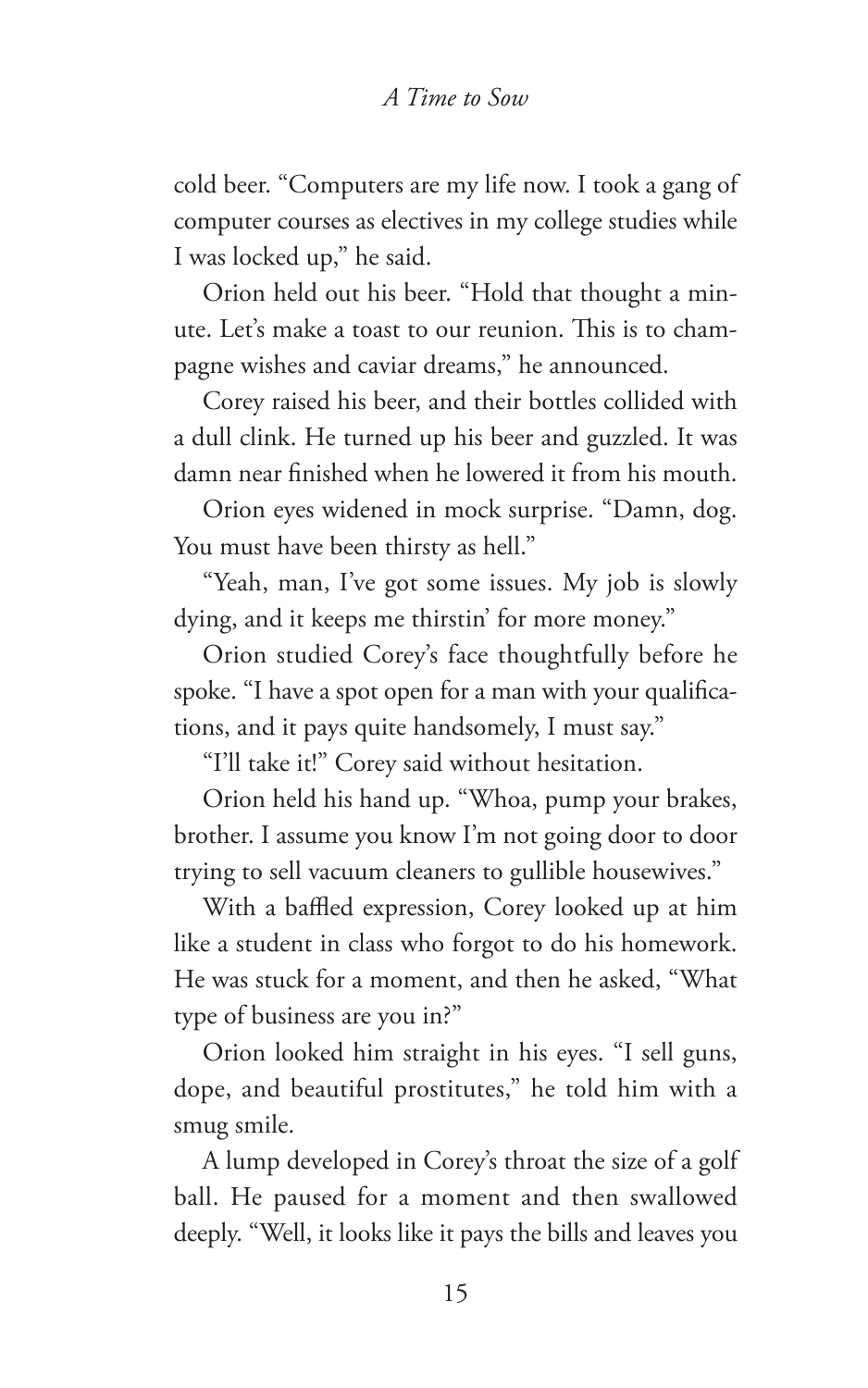with money to burn," Corey said as he looked around the lavishly decorated office.

Orion caught his gaze with a stern look. "Where much is given, much is required, my nigga. The position that I have available ain't for no soft-ass dude," he told him. Then he took a swig of his beer.

Corey bolted upright in his seat. His posture epitomized masculinity. "Ain't nothing soft about me, except my smooth executive hands that have a lightning fast trigger finger," he told him, while he held up both of his hands and admired them.

Orion laughed to himself and regarded him with approval. "You know, you must be clairvoyant or something. It's like you read my mind. You are seated right where I need you, at the computer. I know a little about them. I can wrestle with the mouse and hold my own on a day-to-day basis, but the technical jargon boggles my head."

Corey laughed and sipped his beer. "Don't trip, my nigga. I got you. It was designed to do our bidding."

"Well, that's your job now. Can you handle it?" Orion asked.

Corey raised his head with confidence. "I can send this computer like you send those hoes. I can go online, get everything you trying to find, and drop it on a dime, every damn time, my nigga." His freestyle flowed with poetic eloquence. Then he swiveled back around in his seat to boot up the computer.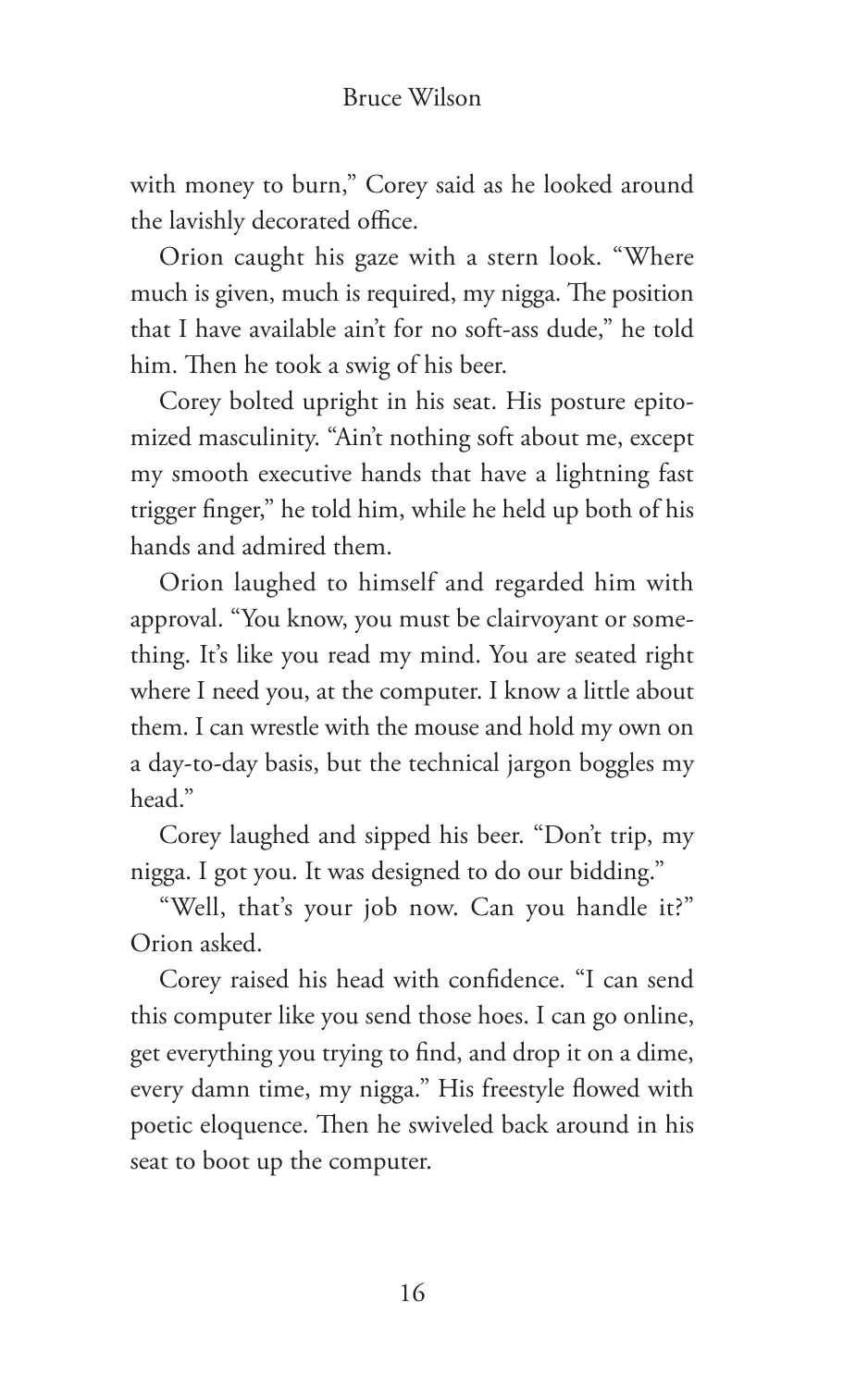## CHAPTER ONE

## *Two Years Later*

The Lear jet taxied swiftly along the runway. Orion peered out of the small oval window as the scenery raced by in a blur. He settled himself into the Corinthian leather seats when the aircraft began to ascend into the sky. The jet glided through the cumulus clouds that hung in the air like huge cotton balls as the chartered fight embarked on its journey to Little Rock, Arkansas.

The climate in the cabin was warm, but the blood crawled cold in Orion's veins. This excursion was sinister in nature, and he had malicious objectives to achieve. He had waited patiently for the three perpetrators who raped him while he was incarcerated to surface after their release from prison so he could personally usher them to their ultimate demise.

Icy-cold chills rippled down his spine as he recalled the savage gang rape that took place, which reduced him to the equivalent of a prison house whore. He was haunted by the memory of the excruciating pain of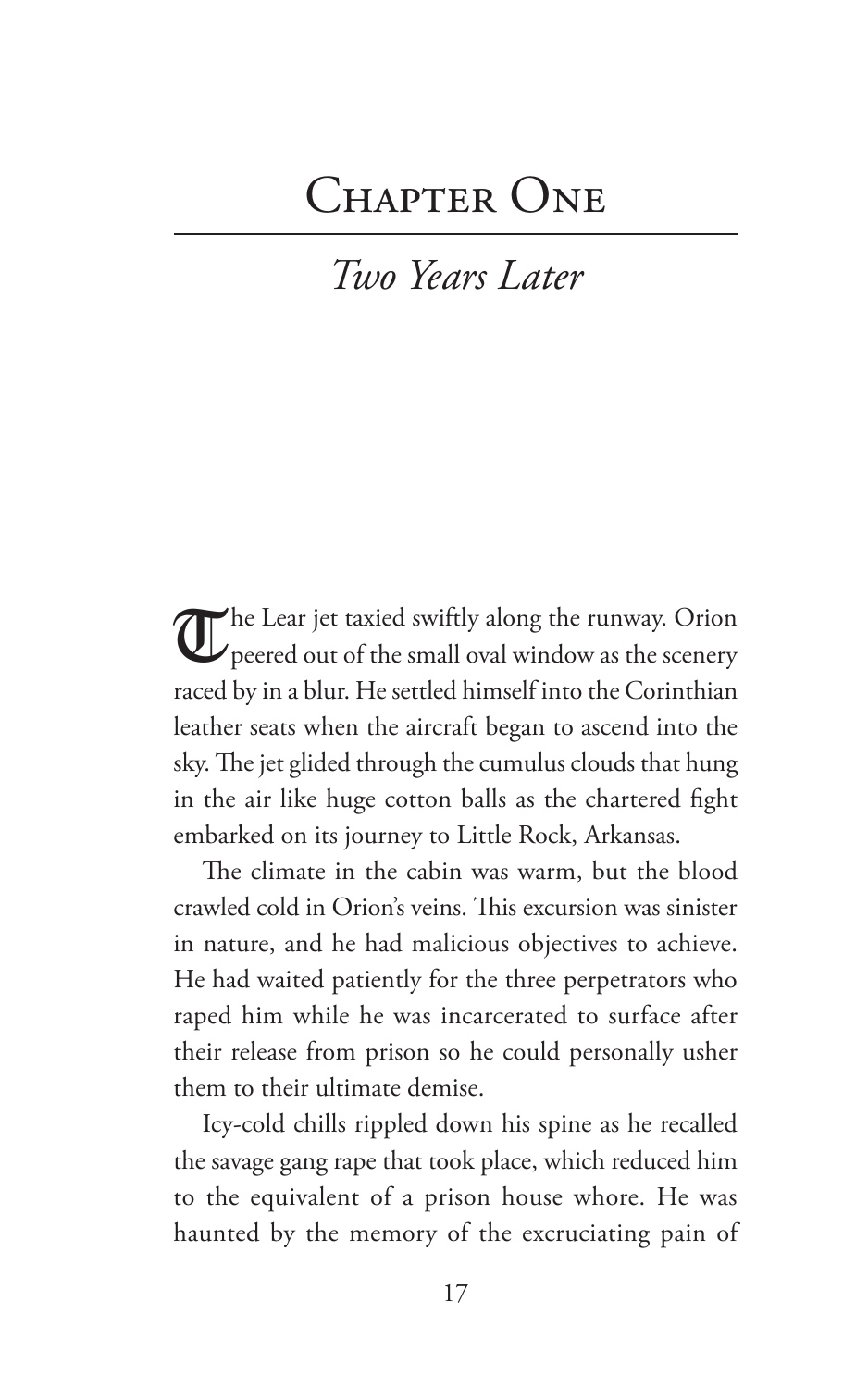#### Bruce Wilson

them callously ramming their engorged manhood deep inside of him, tearing and ripping open his backside. It sickened him to think of the hot, foul breath that scorched the back of his neck as they panted and grunted while they viciously humped him. All three culprits had repeated this torturous process until they had successfully reached their climatic fulfillment.

All of a sudden, Orion's face contorted as he experienced a wave of nausea. Frantically, he grasped at the clasp of the seat belt to free himself, then he hastily scrambled his way over to the wet bar. He heaved uncontrollably and threw up in the small stainless-steel sink.

The sudden commotion alerted the young flight attendant, and she immediately intervened with fresh towels. She delicately dabbed his face with a moist hand towel, seemingly longer than necessary. She admired the leanness of his torso, the hardness of his biceps beneath his paisley silk shirt. She averted her gaze from the overspray of vomit and opted to glance into the pools of his light brown eyes.

Orion appreciated the attention she lavished on him. The young lady was at least a decent dime piece, plump mango-size breasts, a cute face, round butt, and a narrow waist. She had all of the proper equipment to turn a man's head and mind toward pleasure. But at this crucial time, the excessive pampering was annoying. He couldn't afford to lose focus on the purpose of his mission. To allow himself to be distracted would be asinine, and there was no time for stupidity.

He allowed her to help him back to his seat. She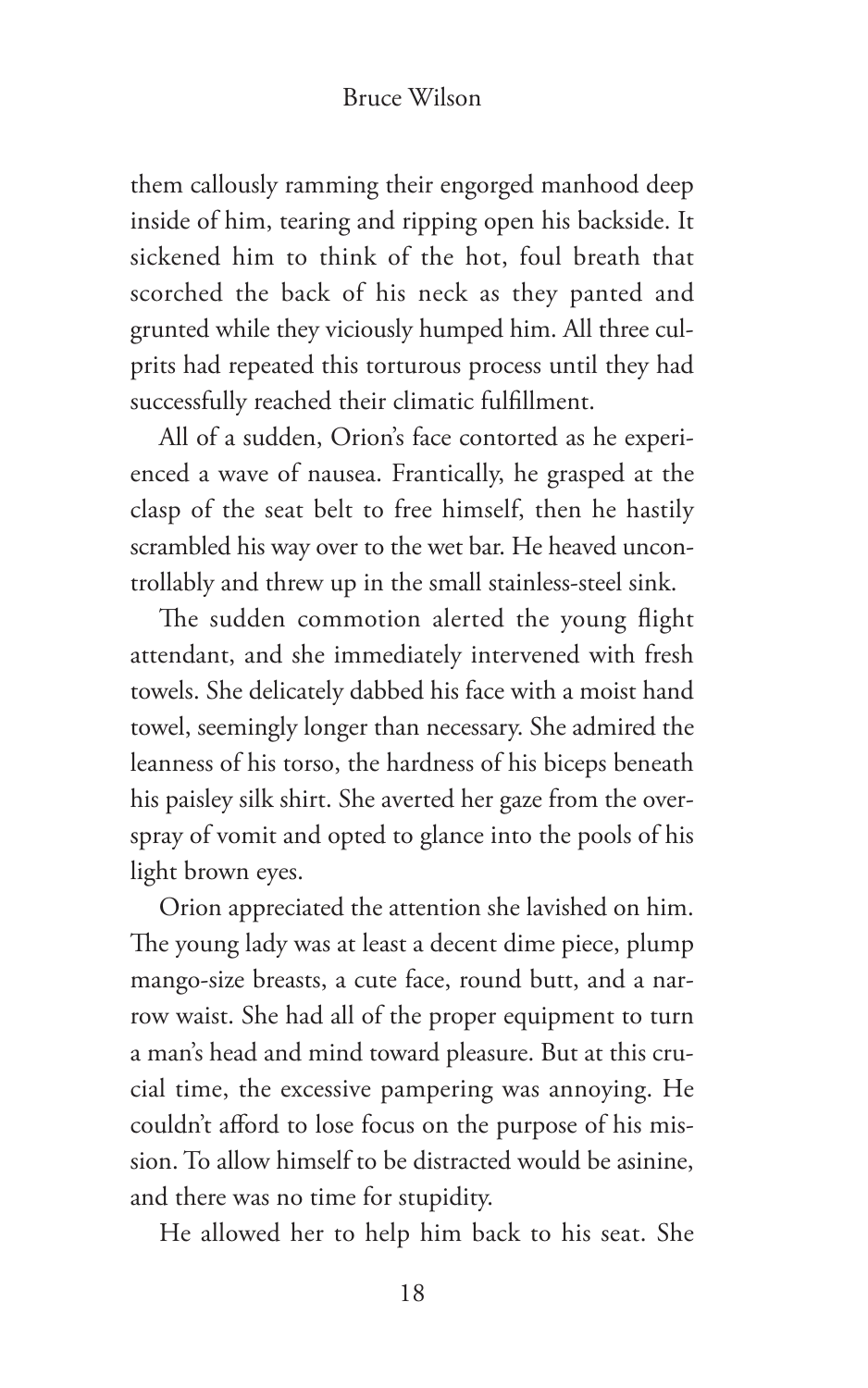acted as if he were incapable of walking on his own. She extended her arm snuggly around his tapering waist as her other hand grappled the firmness of his biceps. After she eased him down in his seat, he manufactured a brilliant smile, displaying gleaming white teeth. Then he dismissed her to fetch a seltzer to aid his stomach. She scampered away dutifully.

The seltzer she concocted did a splendid job calming his stomach and settling him down. In fact, he was able to doze off for a moment. He was jolted awake when the tires on the landing gear screeched down on the tarmac. He gazed lazily out the window and viewed the images racing by until the plane gradually came to a halt. He stretched his limbs and then released the seat belt.

As he stepped out of the aircraft, a burst of sunlight caused him to squint under its glare. He placed his Kenneth Cole shades on, then craned his neck to take in the familiarity of his surroundings. Orion's pulse surged and his heart marched in his chest at a rapid cadence as he anticipated the satisfaction of achieving his long-awaited revenge. He descended the steps with a solid resolve to begin the first phase of the annihilation of his violent sexual predators.

His rental car was waiting out on the dark tarmac. The representative loaded his carry-ons in the trunk to allow Orion to whiz away promptly.

The sun had advanced in its circuit into the late afternoon, and its glare danced on the enamel of the late-model car.

\* \* \*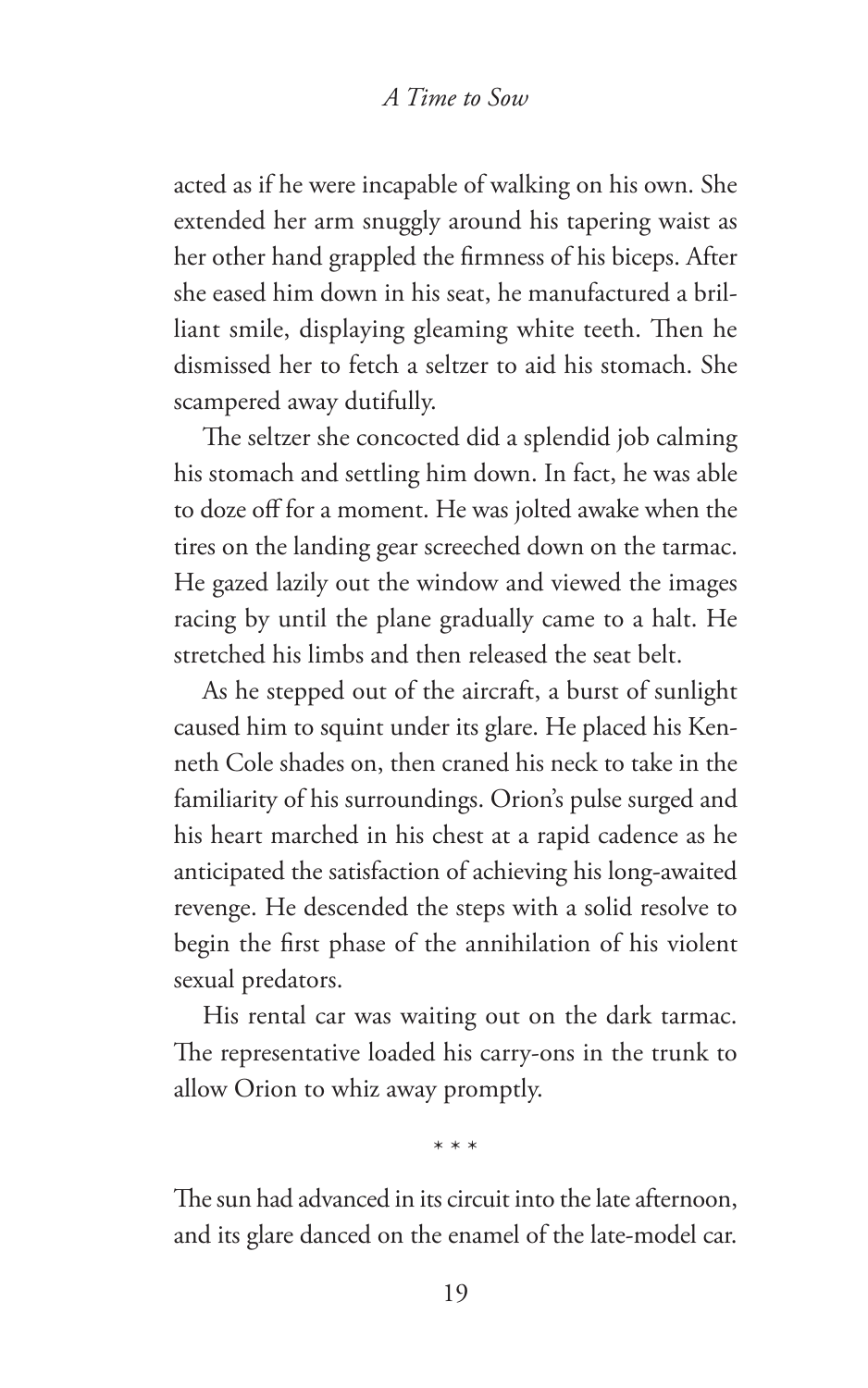Seated in a rental Cadillac, Orion was positioned across the street. His finger toyed with the trigger of his Galil micro assault rifle as he held the three perpetrators, Charlie Rock, Crisco, and Trip Six, under the surveillance of his keen eye.

They were hanging out, lollygagging, and nonchalantly conducting drugs sales on the streets. He observed as cars pulled up to the curve. He watched them alternate, leaning into the car windows to make sales. He viewed the penny-ante dope dealers with disdain as they crammed wadded up money into their pockets when the cars pulled away from the curb.

"If I get their ass now, they wouldn't know what hit 'em," he growled through clenched teeth. He abhorred their camaraderie. His plan was to separate them, claiming their lives one soul at a time.

Patiently, he watched for the opportune time. He waited until they finished smoking a fat blunt. They got nice and high, laughing at everything, oblivious to the danger that lurked nearby.

Orion chambered a bullet from the thirty-five-round clip. He could hardly wait to wipe those silly grins off their faces. He kept his eye on them as his fingers fumbled for the lever to release the door. He stepped out of the vehicle in a lightweight sports jacket to conceal his weapon. He converged on his prey with the agility of a panther. In stealth mode, he approached them with long, calculated strides, walking in the street parallel to the parked cars. He arrived virtually undetected.

When Charlie Rock spotted him, it was already too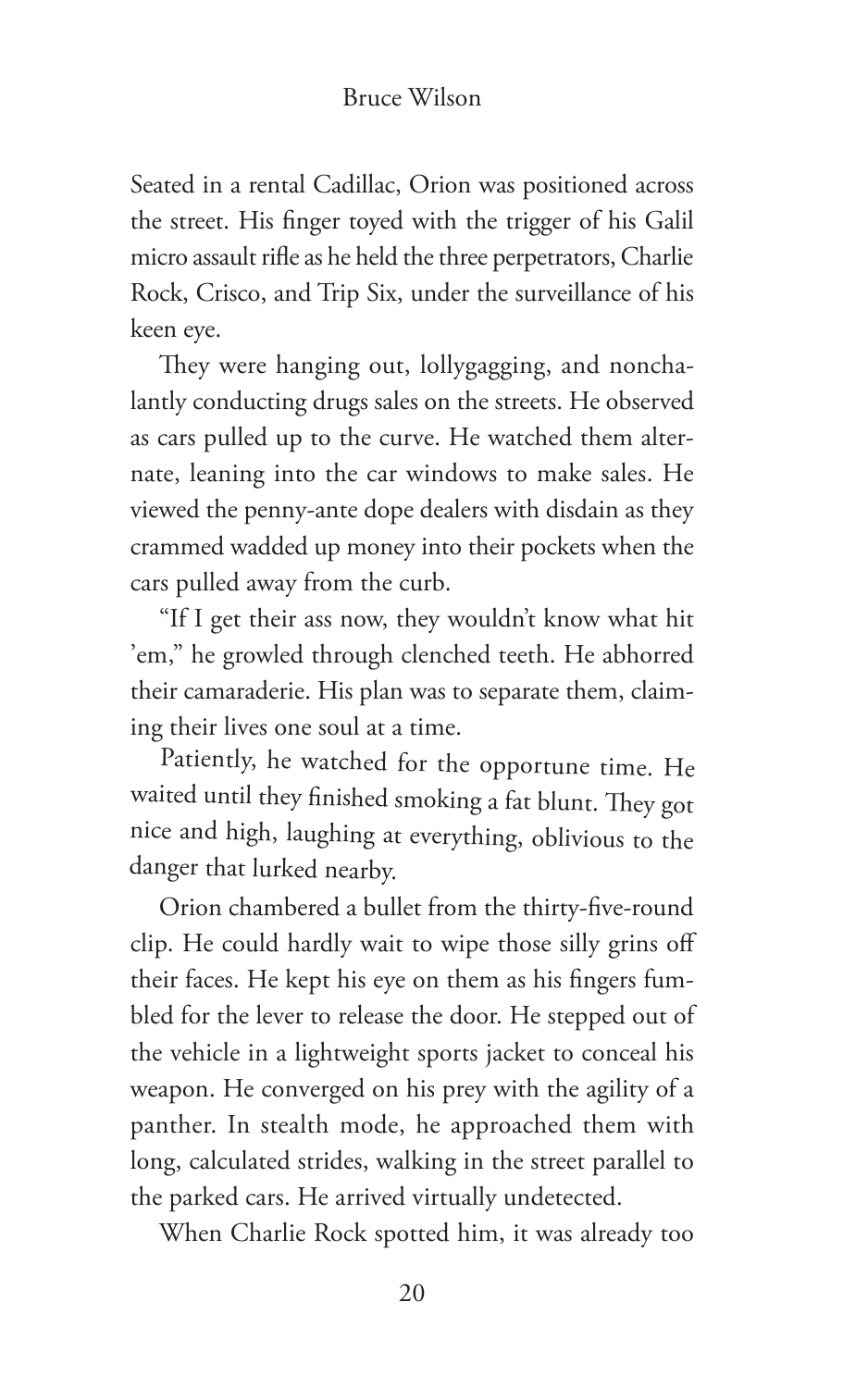late. Orion's gun was aimed at him. Sudden terror flashed in his eyes as Orion let off five rounds into his genitals. Immediately, his eyes crossed and his head tilted forward. Carefully, Orion raised his aim and unloaded lead into Charlie Rock's head until it exploded like a melon. He watched him crumple to the ground amid skull fragments and gruesome splatters of displaced brain matter.

Orion's peripheral vision detected Crisco sprinting from the scene. He quickly pivoted and purposely shot him in the leg. Crisco yelped out like a wounded dog when the bullet tore through his thigh. Painfully, he hobbled away from the scene to seek cover.

Traumatized, Trip Six ran down the street, screaming at the top of his lungs like a frightened woman. The commotion he incited drew undo attention to the bloody scene. Orion had a mind to put a bullet in the back of his head to silence him permanently, but he heard the wail of a siren from a distance. He quickly concealed his weapon and dashed to his car. He took one last glance at the scene and released a sigh of relief as he casually merged into the evening traffic.

Charlie Rock had to be already roasting in hell. He'd put a slug in Crisco's leg as a down payment until he was ready to claim his life in full. Trip Six could run, but Orion would find him. A smile of satisfaction curled on Orion's face. He turned up the sound system in the car and bobbed to the music as he headed toward the airport to fly back to Cali.